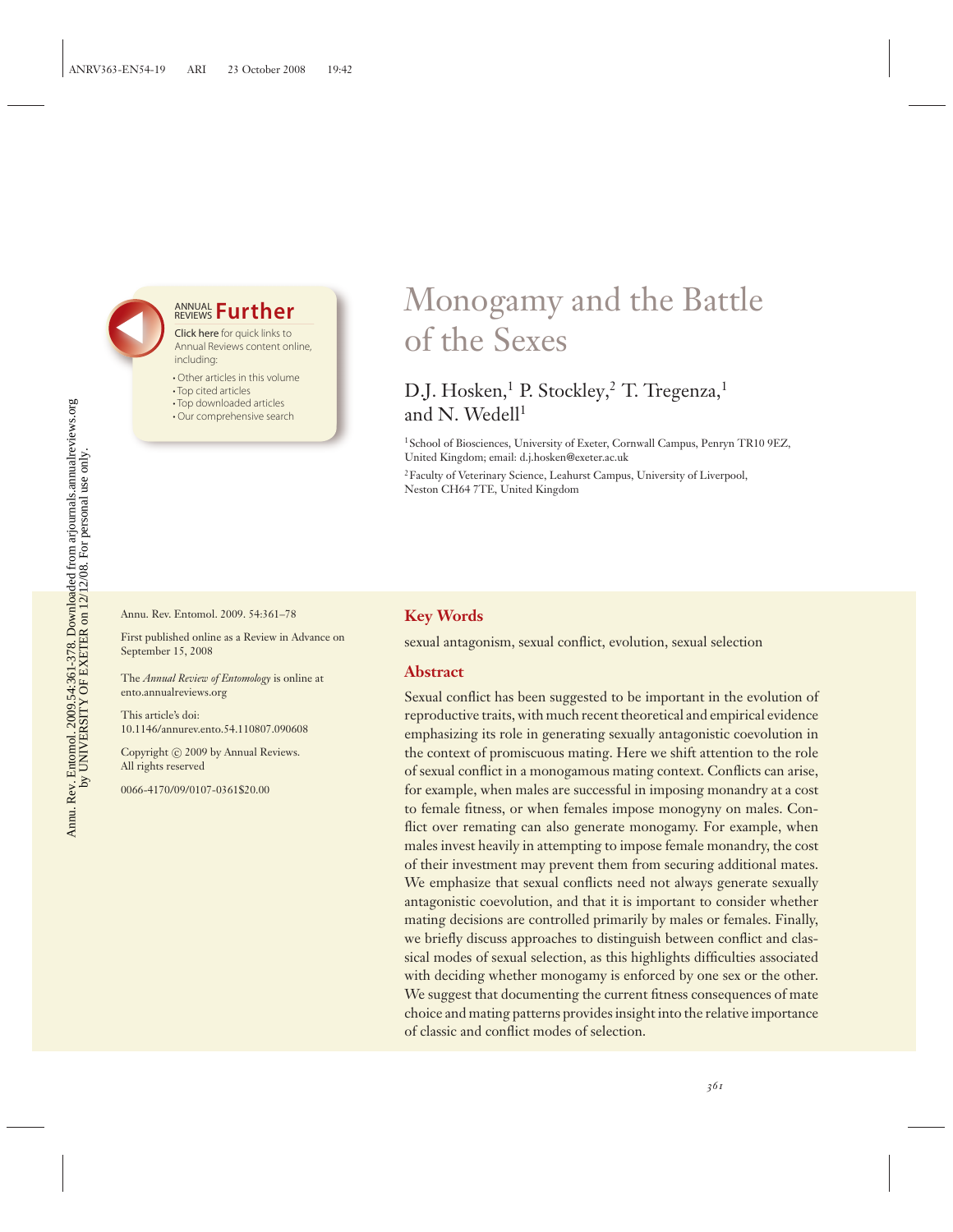#### **INTRODUCTION**

#### **Sexual conflict:**

differences in the evolutionary interests of the sexes originating from relatedness asymmetries

**Monogamy:** a mating system in which males and females typically mate with only one partner

Sexual conflict, the evolutionary divergence in the interests of males and females (85), is an area of rapidly increasing research. Evolutionary conflict between the sexes has its roots in sexual reproduction, and the evolution of the sexes (anisogamy) may be a direct result of a fundamental conflict between mates over reproductive investment (67, 85). Sexual conflict occurs because sexual partners are not genetically identical and so their reproductive interests almost never exactly coincide (**Figure 1**). This means that individuals of either sex could generally achieve higher reproductive success if a mating partner were to invest greater reproductive effort in their current, shared reproductive event at the expense of future reproductive opportunities (86). This fundamental conflict of interest leads to potential conflicts over all the shared activities that make up sexual reproduction. Mating is one example of a shared activity, and conflict over whether to mate or not is expected to occur when male fitness increases with the number of females inseminated, but female fitness is maximized with one or few copulations.

Sexual conflict is often characterized as most intense or costly when there is multiple mating by both sexes (96). However, although this is true when comparing polyandry with hypothetical or experimentally evolved cases of lifelong monogamy, in which individuals of either sex have no options for reproduction other than with their allocated mating partner, such conditions probably never apply in natural systems. More typically, individuals of either sex may have alternative reproductive options available to them, even in apparently monogamous mating systems, and optimal strategies are unlikely to coincide exactly from each mating partner's point of view. For example, in species with biparental care, a male may have opportunities to maximize his reproductive success by seeking additional copulations, but such a strategy results in conflict with his partner if it reduces the male's investment in their shared brood (65). Similarly, a singly mated female might have the potential to increase the number of offspring



#### **Cost to female's offspring**

#### **Figure 1**

Sexual conflict can be understood in terms of Hamilton's inclusive fitness argument (92). An individual that can influence the allocation of a resource between competing demands (present and future offspring) favors one over the other when  $b/c > rc/rb$ , where b is the benefit to the receiver of the resource (current offspring), c is the cost to the individual who does not get the resource (future offspring), and r is the relatedness of the two (receiver and nonreceiver) to the individual influencing the allocation. The ratio rc/rb differs for different individuals that influence the resource allocation, as shown by this plot. The colored lines represent the relatedness cost-to-benefit ratios of males and females. Because females are equally related to current and future offspring, [the female rc/rb ratio is 1 (*red line*)], they make decisions purely on the basis of the benefit-to-cost ratio. However, with polyandry and complete sperm replacement with each mating, a male's relatedness to individuals affected in the future is 0, so the relatedness ratio for a male is 0 (*blue line*). The area between the two lines is the area of sexual conflict. Redrawn from Reference 92.

she produces by mating with more than one male, although this results in conflict with any previous mate owing to likely dilution of his paternity success. In both cases, the resulting conflicts may lead to selection on one sex to restrict the mating behavior of the other, with the result that monogamous mating patterns can arise against the interests of one sex or the other. Hence, rather than being a state of harmonious agreement of interests between the sexes,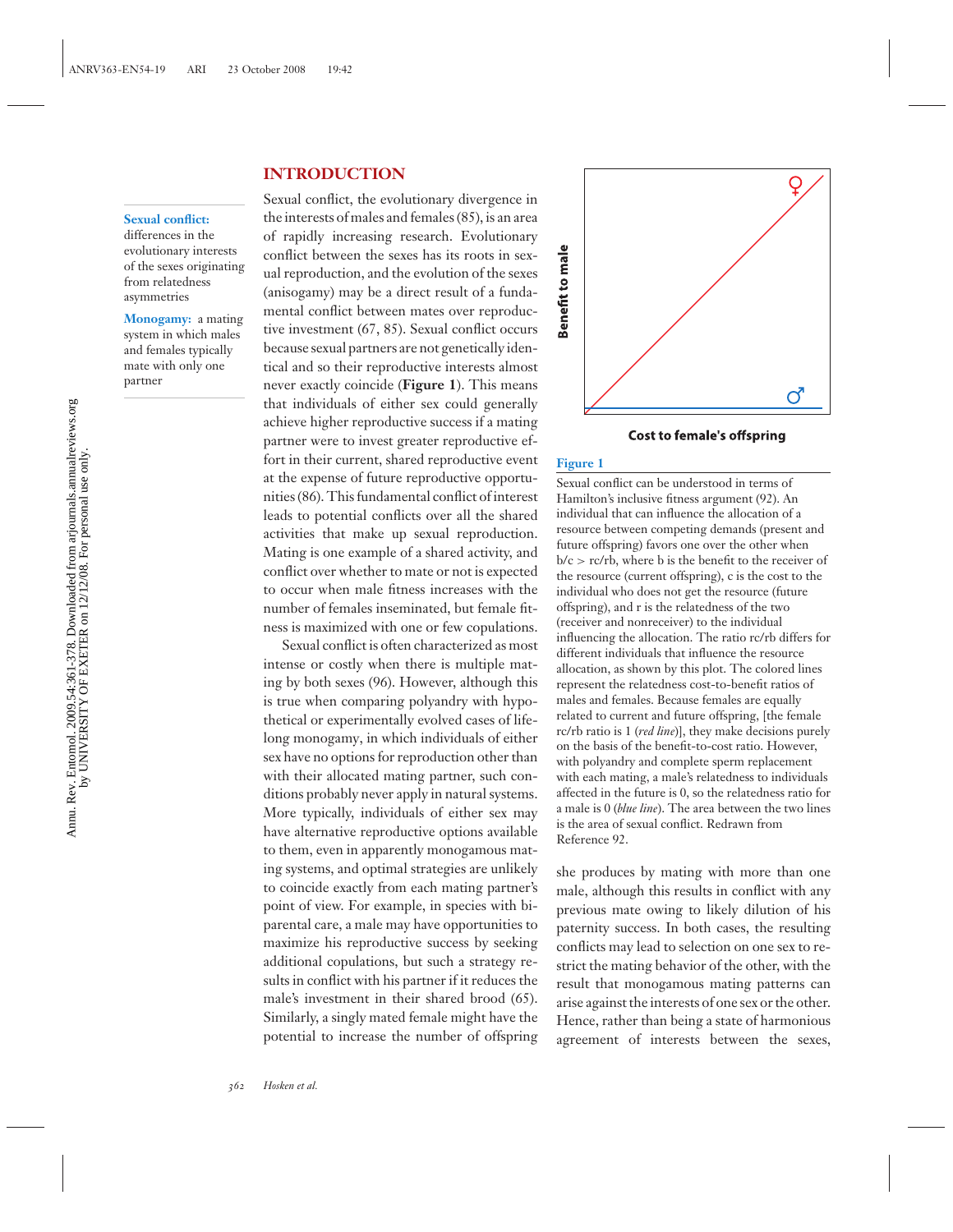monogamy in natural systems may often result from and/or promote intense sexual conflicts.

There have been several reviews of sexual conflict (11, 65, 86, 129) and of the benefits of polyandry to females (8, 49). Here, we focus our review primarily on sexual conflict in systems in which either one or both sexes mate only once. Such situations are of particular interest because the fundamental basis of sexual conflict is the potential for one or both members of a mating pair to benefit by withholding some of their resources for use in future reproductive opportunities. If future opportunities do not exist, then the optimal strategy is fundamentally altered. When there are strictly no opportunities to mate more than once, there may be conflicts of interest prior to mating (over finding the best partner), but once mating has occurred conflict disappears. In contrast, if the potential for future matings still exists, then conflict can still exist after mating if monogamy is imposed by one sex on the other. For this reason we stress the importance of considering which sex is likely to most influence mating patterns. For example, in the yellow dung fly, *Scathophaga* (*Scatophaga*) *stercoraria*, there is evidence that multiple matings can be costly to females (51, 120) and that they need only one copulation for full fertility over several clutches of eggs (83). However, because males are much bigger than females and can physically force them to mate, copulation typically occurs each time a female lays a clutch of eggs. In this case, although it appears likely to be in the female's interest to mate less frequently, males have greater control over mating rates and can override female interests.

## **MATING CONFLICTS IN INSECTS**

Insects provide some of the best examples of conflicts over mating and resulting adaptations and have become model systems for studies of the costs and benefits of mating. The bush cricket *Kawanaphila nartee* is an excellent example of sexual conflict over mating, with environmental conditions flipping the optima for each sex. As with many bush crickets, the males provides a female with a nuptial gift (the spermatophylax) that the female consumes while sperm are transferred from the spermatophore to her reproductive tract. In this system females are choosy and reluctant to mate when environmental food is abundant, but when food becomes scarce, females become far less choosy as they attempt to forage on the male-provided gift. The reverse is true of males who become choosy when food is scarce (41, 110).

Conflict over mating is especially obvious when mating struggles occur. Water striders (9, 10) and the dung fly, *Sepsis cynipsea,* are well-studied examples. Female *S. cynipsea* deposit their eggs in cow dung. Males aggregate at droppings and wait for incoming females. Any female encountered by a male is leapt upon and a dramatic and violent struggle typically follows (84). Struggles can last for up to 20 min, and in the field approximately 40% of pairs copulate (124). Female reluctance may be due partly to harm caused by males during copulation  $(17)$ , the reasons for which are obscure (48, 117). This system highlights a number of questions relating to the influence of sexual conflict on mating rate:

- Are struggles an attempt by females to prevent costly matings or are they a form of mate-quality assessment?
- - Are struggles costly, or could indirect (genetic) benefits outweigh direct costs?
- - Does level of female resistance depend on the state of the female (e.g., virgin/ mated)?

Although larger male *S. cynipsea* tend to be paired, the size of males in copula does not differ from those that are paired (1, 123), which tentatively suggests that struggles are not acting as a filter. The precise costs of struggles have not been calculated, but there do appear to be direct fitness costs to females in this system. If net direct costs are relatively small, then indirect benefits could compensate for them. However, if they are relatively large [say greater than about 5% of fitness, which is greater than the average variance in offspring viability explained by sire effects (74)], then indirect benefits are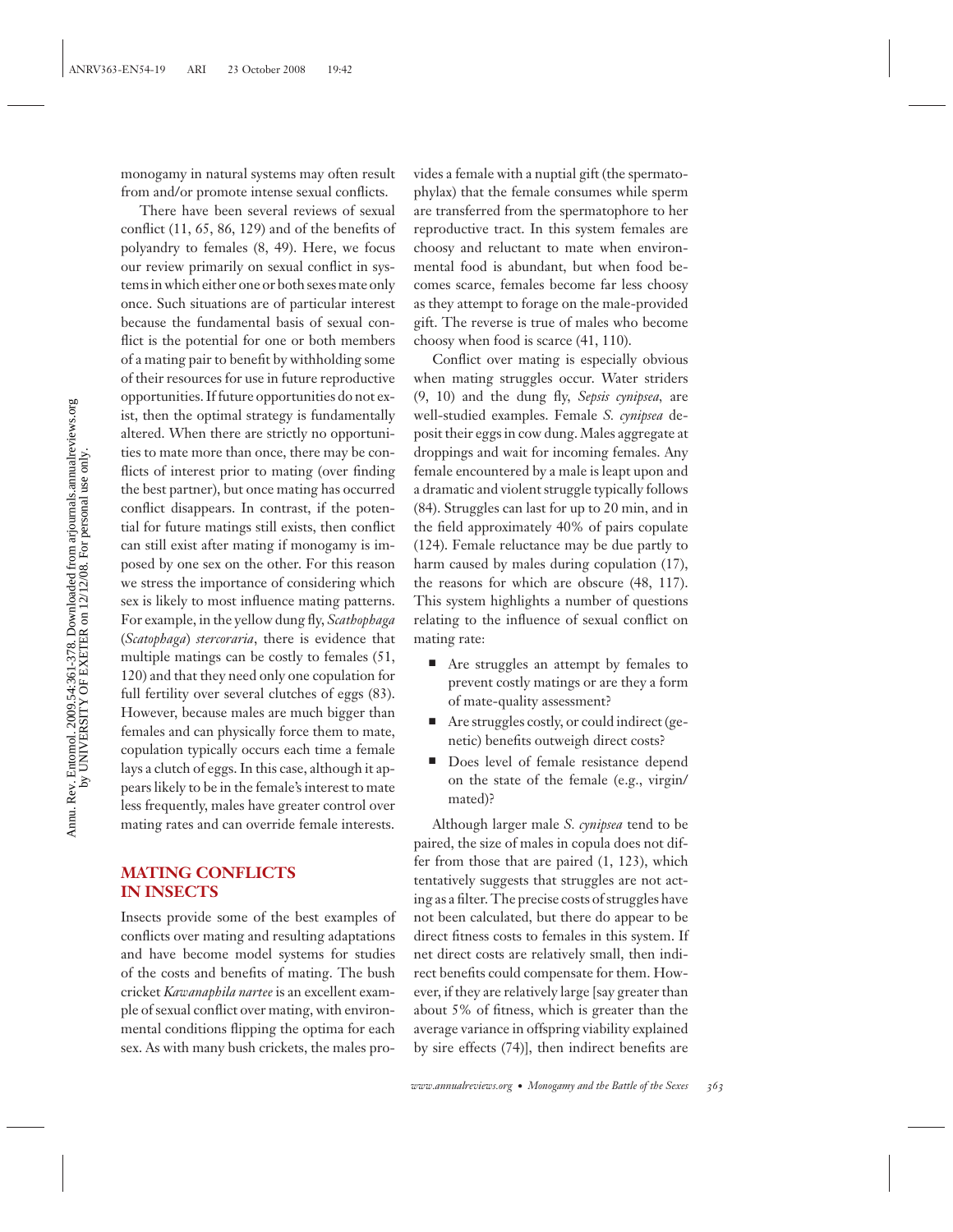unlikely to offset them, although net costs could be reduced (20, 50, 58).

**Monogyny:** a mating system in which males typically mate with only one female

**Monandry:** a mating system in which females typically mate with only one male

# **MATING CONFLICTS AND SEXUAL COEVOLUTION**

Evidence of coevolution between the sexes resulting from mating conflict has been suggested on the basis of comparative reproductive anatomy. Bed bugs provide one of the starkest examples of the evolutionary consequences of conflict over mating and how mating costs can be ameliorated over evolutionary time. Males have evolved hypodermic genitalia that pierce the female body wall and ejaculate into the female's hemocoel, rather than intromission and insemination via the female reproductive tract proper. However, females have evolved several structures that reduce the costs of traumatic insemination (80, 111, 113). Similarly, as a result of the intense mating struggles of water striders, in which males attempt to grab and mount females, females have evolved antigrasping structures that help them to thwart male mating attempts, and there is correlated evolution of male and female structures across species (9, 10).

Experimental evolution has also been used to investigate the potential for sexually antagonistic coevolution. Typically, such studies are designed to impose monogamy (thereby reducing sexual conflict) in one treatment while allowing polyandry in another, so that measures of fitness can be compared for populations exposed to contrasting levels of sexual conflict after periods of experimental evolution. Although results are mixed, several of these studies provide evidence of fitness costs associated with sexually antagonistic coevolution (22, 46, 69, 70, 95). That is, when compared with strict monogamy, polyandry is often associated with evolution driven by sexual conflict. Although this has led to an emphasis on polyandry as a generator of sexual conflict, we emphasize here that conflict is also apparent in other mating systems. In the following sections, we consider the role of sexual conflict in mating systems that involve single mating by one or both sexes.

## **MATING CONFLICTS AND SINGLE MATING IN INSECTS**

There are many instances of single mating by one or both sexes, which can be for or against the interests of one or both sexes (**Table 1**). Although males are invariably under selection to mate more than once, this selection may be balanced by the benefits of devoting all their effort to a single female, such that net selection on males may favor monogyny. The sex that benefits from mating only once can determine the potential for subsequent selection, and expected outcomes are as predicted by Parker's (85) models: They depend on the relative power of either sex, the benefits of winning a conflict, and the relative costs of escalation. Within this general framework, we now discuss instances where patterns of single mating appear to be differentially influenced by males or females, and possibly have different fitness consequences for them.

#### **Male-Enforced Monandry**

Monandry, when females mate with only one male, could be caused by female resistance to remating (female control) or to males switching off female receptivity after mating, even if this compromises female fitness (male control). This can generate differences in the direction of selection acting on each sex, as in the former case there may be no cost to females' fitness, while in the latter there potentially is a cost to female fitness. In addition, the availability of alternative mating opportunities also influences fitness costs of manipulation. However, it may not always be possible to decide if, for example, male-induced monogamy is costly to females or to differentiate between female- or male-induced monogamy.

There are a number of cases in which female monandry does appear to be a simple case of direct male induction. In *Aedes aegypti* mosquitoes, male accessory gland substances permanently terminate female receptivity, and individual males can do this in up to 64 females (26). A similar pattern is found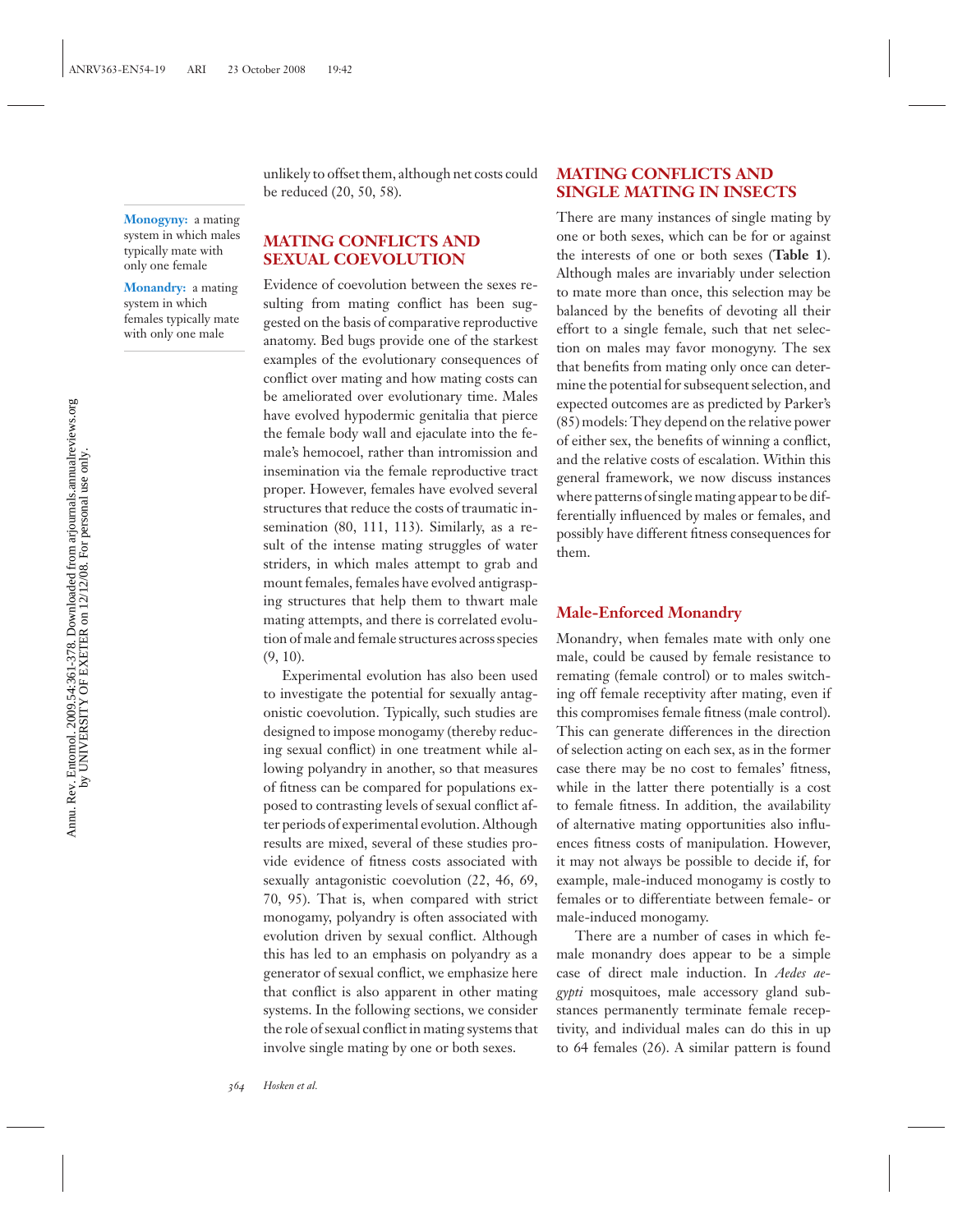|  |  | Table 1 Selection driving mating rate towards monogamy or away from monogamy" |  |  |  |  |
|--|--|-------------------------------------------------------------------------------|--|--|--|--|
|--|--|-------------------------------------------------------------------------------|--|--|--|--|

| <b>Mating</b> |                                                                                                                                                                     |                                                                                                                                                            |                                                                                                                                                                                                                |
|---------------|---------------------------------------------------------------------------------------------------------------------------------------------------------------------|------------------------------------------------------------------------------------------------------------------------------------------------------------|----------------------------------------------------------------------------------------------------------------------------------------------------------------------------------------------------------------|
| system        | Source of selection <sup>b</sup>                                                                                                                                    | <b>Adaptation</b>                                                                                                                                          | Coevolutionary dynamic: feedback                                                                                                                                                                               |
| Monogamy      |                                                                                                                                                                     |                                                                                                                                                            |                                                                                                                                                                                                                |
|               | Selection on male because<br>matings increase his<br>reproductive success (the<br>potential for this selection is<br>ubiquitous and constantly<br>opposes monogamy) | Conflict: Male coerces or seduces<br>female into mating<br>Cooperation: Male provides direct<br>benefit to female in return for mating                     | Negative: Females evolve to prevent<br>manipulation<br>Negative: Cost of mating to male<br>reduces capacity to remate<br>Positive: Direct benefit to female of<br>matings                                      |
|               | Selection on female as matings<br>provide genetic benefits to her<br>offspring                                                                                      | Conflict: Female solicits rematings<br>and exercises post-copulatory choice<br>Cooperation: Female accepts matings<br>and exercises post-copulatory choice | Positive: Polyandrous female have sons<br>adapted to sperm competition<br>Negative: Male attempts to reduce<br>female remating<br>Negative: Reduced benefits of choice as<br>variance in mate quality declines |
|               | Selection on female because<br>male provides her with direct<br>benefits                                                                                            | Conflict: Female sequesters resources<br>from male (e.g., eats him)<br>Cooperation: Male invests in offspring Positive: Female solicits matings            | Negative: Male attempts to reduce<br>investment<br>Negative: Cost of mating to male<br>reduces capacity to remate                                                                                              |
| Promiscuity   |                                                                                                                                                                     |                                                                                                                                                            |                                                                                                                                                                                                                |
|               | Selection on male since reduced<br>female mating rate increases<br>his paternity share                                                                              | Conflict: Male reduces female<br>remating via seminal plugs and<br>seminal proteins                                                                        | Negative: Females evolve to prevent<br>manipulation<br>Positive: Benefits to male of decreasing<br>costs imposed on mates increases,<br>reducing conflict                                                      |
|               |                                                                                                                                                                     | Cooperation: Male provides benefit to<br>female in return for reduced<br>remating (e.g., no mating during<br>consumption of nuptial gift)                  | Positive: Increased paternity assurance<br>leads to increased male investment<br>Negative: Benefits of matings to female<br>may exceed costs                                                                   |
|               | Selection on female due to her<br>costs of mating                                                                                                                   | Conflict: Female avoids or rejects<br>matings<br>Cooperation: Female reduces imposed<br>mating costs without affecting<br>mating rate                      | Negative: Males evolve new coercive<br>strategies<br>Positive: Male remains with any female<br>he encounters<br>Negative: If benefits of matings to<br>female exceed costs                                     |
| Monogamy      |                                                                                                                                                                     |                                                                                                                                                            |                                                                                                                                                                                                                |

aIllustrates how monogamous systems can be driven toward higher mating rates (top half of table) and how systems currently characterized by high mating rates (promiscuity) can be driven toward monogamy (lower half of table). Particular selection pressures due to costs or benefits of matings to either males or females can drive adaptations in either or both sexes that are either beneficial to one member of a potential mating pair but not the other (conflict) or beneficial to both mating partners (cooperation). These adaptations in turn create new selection pressures which may act to continue the change in mating rate in the same direction (positive feedback) or may act to drive the mating rate in the opposite direction (negative feedback). Conflict adaptations create selection on one sex that favors monogamy while the other opposes it, whereas cooperative adaptations create selection for or against monogamy in the same direction in both sexes.

bThis is a potential for selection, not the only source of it.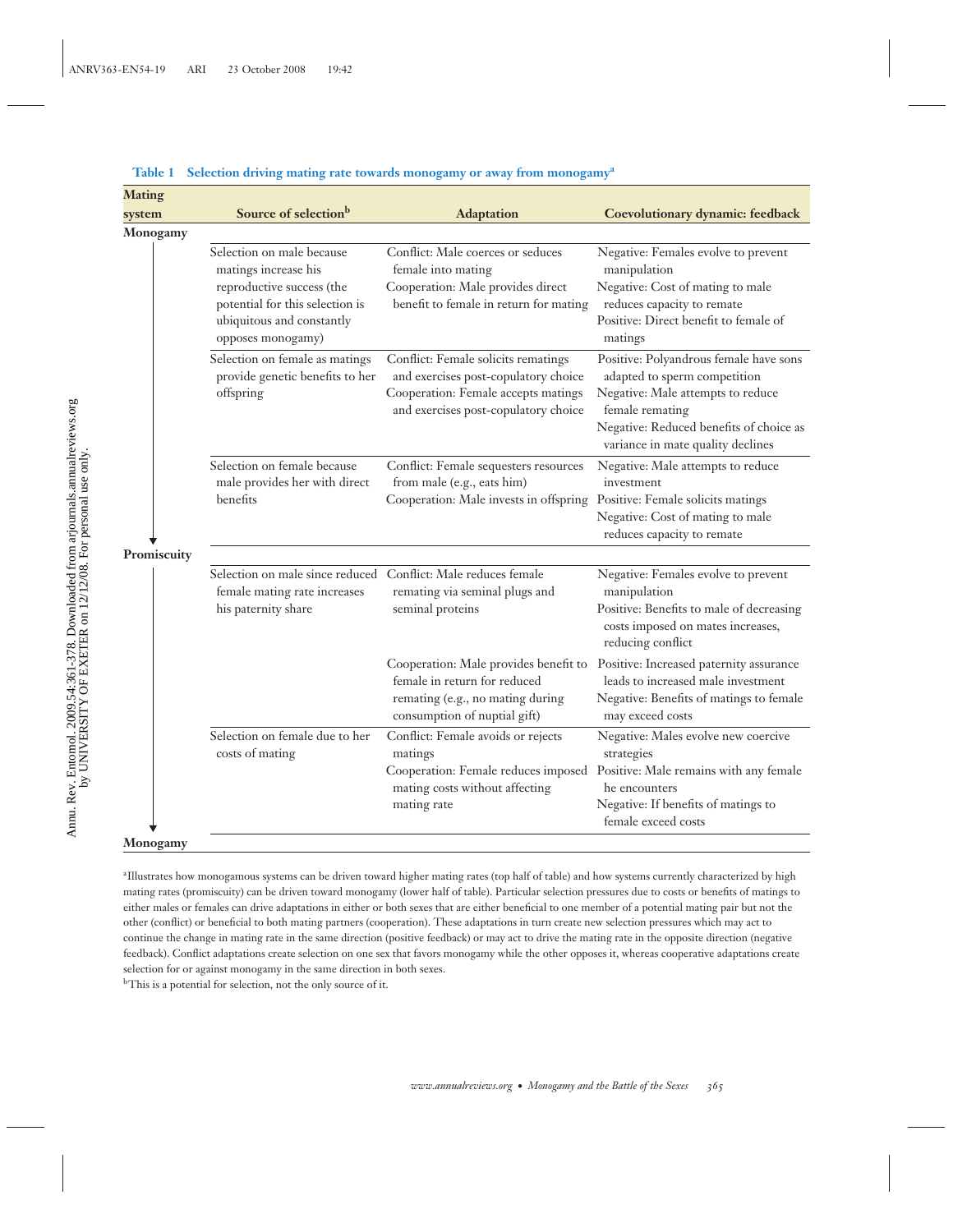in 12 other mosquito species, and there is even evidence of partial cross-specificity of these compounds between species, extending to *Drosophila melanogaster* (26). This finding resembles the impact of the sex peptide (SP) Acp70a in *D. melanogaster*, which suppresses female receptivity (59) and reduces female fitness (131). Experimental manipulations reveal that SP can also induce nonreceptivity in female *Helicoverpa* moths (32), and that injection of the moth sex peptide HezSP into female *D. melanogaster* reduces their receptivity to males (32). These findings suggest there may be a physiological pathway shared by female insects, which is targeted by these male seminal peptides (126). Further corroboration of the shared similarity among insect accessory gland proteins (Acps) comes from a recent genomewide analysis in *Anopheles gambiae* mosquitoes revealing homologies with 40% of the known *D. melanogaster* Acps, including SP (28). However, although male mosquitoes can stop females from remating, it is not known if this is costly for females. Females may have merely shifted the cost of producing substances that shut down their receptivity onto males (29).

Another probable example of male-induced monogamy occurs in the house fly, *Musca domestica*, in which males transfer compounds in the ejaculate that in most cases permanently switch off female receptivity (5, 62, 63, 98, 99). However, if mating is stopped after sperm transfer but before seminal fluid transfer, females will mate again (5), and females mating more than once have higher lifetime reproductive success, at least in the laboratory (68). Similarly, male bumble bees (*Bombus terrestris*) transfer a mating plug to females that apparently switches off female receptivity permanently, despite apparent female benefits of polyandry (13, 14). This plug is formed by the male accessory glands and is composed of four fatty acids, with linoleic acid the suppressive substance (13). Many male butterflies also produce elaborate mating plugs formed by specialized accessory glands, and these plugs are attached to the female's genital opening (81). In at least some cases, females cannot remove the plugs, which remain

attached to them for the duration of their lives. One example is the large plug that covers the genital opening of female *Cressida cressida*, providing a life-long chastity belt that results in monandry (82).

Apart from potential costs to females associated with reduced copulation rate, mating plugs can also be costly to females because they interfere with egg laying. Such costs can lead to selection on females to remove plugs and counterselection on males to make plugs larger and/or more difficult to remove. Evidence that mating plugs are a costly investment for males comes from attine fungus-growing ants. In this group, mating plugs are reported only from monogynous species (75). Furthermore, males of monandrous species have large accessory glands that produce the mating plug, whereas males of polyandrous species have smaller accessory glands (12, 72). Such observations are consistent with male control over female mating frequency in species with large accessory glands (12), although comparative associations do not necessarily indicate causation (64). Another extreme example of males attempting to stop female remating occurs in honey bees (*Apis mellifera*). Drones that successfully copulate with a queen sever their genitalia and leave them inside the queen as copulation ends. The drone then dies, but unfortunately for them, the queen can expel the aedeagal plug and remate (118).

Control over remating diverges still further from male control towards an interaction between the sexes in butterflies. In the greenveined white butterfly, *Pieris napi*, males transfer ejaculatory nutrients that increase female fecundity and life span (128), such that females benefit from polyandry (132). In an attempt to reduce female remating frequency, males also transfer ejaculatory antiaphrodisiacs, which repel subsequent males after a mating (2). However, antiaphrodisiacs only have a transient effect and males also transfer a large number of nonfertile (apyrene) sperm, which fill the female's sperm storage organ and delay female receptivity (24). There is genetic variation among females in the number of nonfertile sperm stored, and this covaries with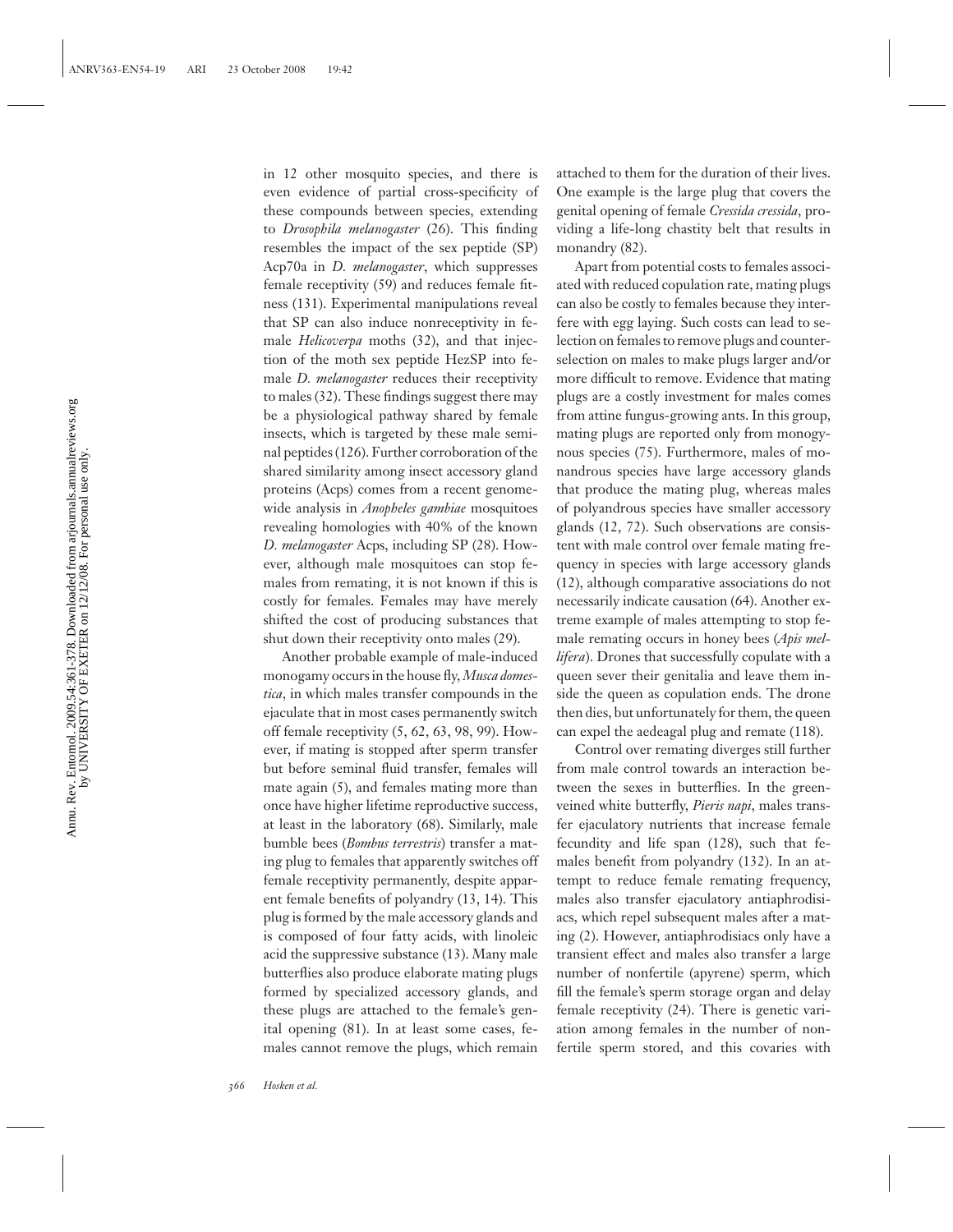female remating tendency (125). Many females remate, but some 10%–15% never do, despite ample opportunity and negative impacts of monandry on their reproductive output (130). In *P. napi* there is clear sexual conflict over many aspects of reproduction. In addition, although female mating patterns have a genetic basis, it is not yet clear whether monandry can be explained by some genotypes having a lower threshold to male manipulation. These observations are consistent with theoretical expectations that males should evolve multiple ways of trying to influence female mating behavior. This example also illustrates that female mating behavior can be highly variable within a population, which is consistent with Buridan's ass–type diversification (38).

Male prevention of further mating can be costly to females for reasons other than mating plugs interfering with oviposition. In the cockroach *Nauphoeta cinerea* monandry is enforced during a female's first reproductive cycle, when males use their spermatophore to switch off female receptivity (76). This is costly to females in several ways. This cockroach has a well-defined dominance hierarchy, and females prefer subdominant males over dominant ones when given the choice. Nonetheless, because females mate only once, they are frequently constrained to mate with the nonpreferred dominant male (77). Furthermore, singly mated females may experience sperm limitation (79), particularly when mated with nonvirgin males, which are often severely sperm depleted (44, 76). A similar situation exists in the monandrous sandfly *Lutzomyia longipalpis*, in which females frequently suffer reduced fertility due to mating with recently mated, sperm-depleted males (54). In general, females mating to preferred males may frequently run the risk of receiving insufficient sperm, which can result in reduced offspring production (90, 129). In addition to the conflict this generates over mating rate, reduced fertility may promote femalefemale competition over access to attractive males.

# **Costs to Males from Manipulation Attempts Can Result in Monogamy**

Male attempts to manipulate females can also be costly for males (127) and, if costly enough, may eventually lead to monogamy, even though the mating conflict may not be resolved (**Table 1**). For example, in butterflies there is an inverse relationship between mating plug production and sperm production. This may be explained in part by the lower risk of sperm competition in species with large plugs, as they have lower female mating frequency (109), but the association may also reflect the cost of producing the plug itself (71). It is possible that the cost of producing a spermatophore in *N. cinerea* has also come at the cost of reduced sperm production (79).

In some cases, male costs are so great that they simply cannot mate again, as discussed for honey bees. Excessive investment in costly mating plugs by male attine ants may also have resulted in males losing their ability to mate multiply, leading to the evolution of suicidal copulations (18), although this also depends on the likelihood that males could remate anyway. Similarly, in many spiders, parts of the male intromittent organ are broken off during copulation, and males are unable to mate again, even though amputation does not result in male death (36). As with honey bees, however, these attempts to prevent female remating are not always successful. In other species, there may be additional benefits to males that sacrifice further use of their intromittent organs during copulation. Male *Euborellia plebeja* earwigs possess paired genitals, which often break off inside the female's genital tract during copulation (56). However, this does not prevent female promiscuity and also does not appear to hinder egg laying. Rather than act as a chastity belt, the long intromittent organ instead appears to function in removing rival males' sperm from the female's sperm storage organ (55). The fitness costs of losing the aedeagus has presumably led to the evolution of the paired earwig intromittent organ.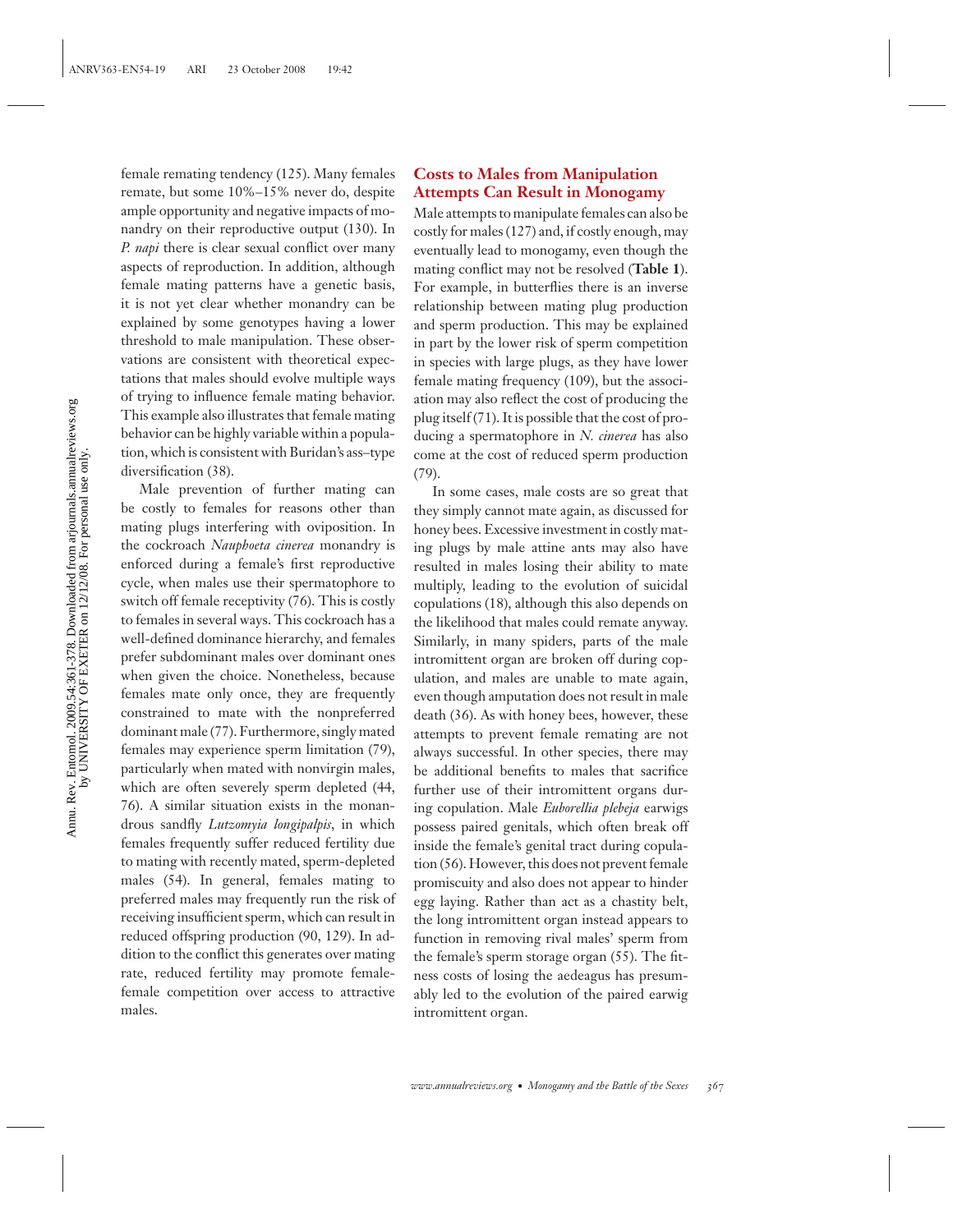#### **Monogyny and Female Enforcement**

Females may also prevent males from remating. This is often associated with females controlling a resource critical to overall reproductive success. For example, in *Nicrophorus defodiens* burying beetles, mated pairs defend a carcass in which females lay their eggs and either one or both parents care for the young. On large carcasses more than one brood can be supported, and males increase their fitness by attracting additional females. This is not in the interests of the resident female, as an additional female means increased resource competition from unrelated larvae on the carcass and reduced paternal care. Females therefore prevent males from releasing mate-attracting pheromones by physical punishment. This results in female-coerced monogyny on large carcasses (30).

Other examples of female-enforced monogyny are found in species of cannibalistic spiders and insects. In the red-back spider, *Latrodectus hasseltii*, for example, males must insert both pedipalps to ensure successful sperm transfer and high paternity. Longer-duration copulations are associated with increased sperm transfer and paternity (4), and cannibalized males have increased paternity because they achieve longer copulations (112). The suicidal nature of a successful copulation precludes males from mating multiply, but it is unclear if male survival leads to additional matings and higher male fitness. Another example of death during copulation is found in the spider *Argiope aurantia*. Here the male dies during copulation and his entire body forms a mating plug (33). Other less-dramatic examples of male sacrificial copulations come from spiders in which males break off part of their copulatory organs to form a permanent plug, preventing females and themselves from remating and thus enforcing monogamy (73). This in turn probably selects for male sacrifice, because with no intromittent organ subsequent reproductive chances are lost.

In the preceding examples, males appear to be complicit and actively sacrifice all or part of themselves to achieve high paternity, and there may be no sexual conflict over suicide if males have no alternative reproductive options. However, there could be sexual conflict if males prevent females from achieving their mating optima by plugging. In any case, in other sexually cannibalistic species there is probably sexual conflict over cannibalism, as males appear less complicit in their deaths and the link between cannibalism and male fitness is lacking. For example, the male praying mantid *Tenodera aridifolia sinensis* adopts risk-averse behaviors when approaching females to minimize the risk of getting eaten (61). Eating the male is advantageous for females because they are frequently food limited and a male represents a valuable nutrient resource that increases female fecundity (16, 52). Furthermore, and unlike the situation in which many male spiders may have no alternative mates even if they survived intact (35), male mantids inseminate multiple females in the field (52), so cannibalistic death is probably not in the male's interest.

There is scope for sexual conflict over male investment in preventing further mating by females. However, this does not mean high male mating investment always results in sexual conflict, as this critically depends on other male mating opportunities and the fitness consequences of male investment for females. If there is limited scope for additional copulations, then there may be reduced sexual conflict over male investment because there is no need for males to save resources for future copulations. This hypothesis assumes females are in compliance with the additional investment. However, limited male mating opportunities can be associated with sexual conflict. In the white widow spider, *Latrodectus pallidus*, approximately 20% of searching males encounter a female, whereas females frequently mate with several males. Coupled with intense male-male competition, the low female encounter rate favors a highinvestment male mating strategy (107). Here there is sexual conflict over female mating, and males lucky enough to find a female invest in prolonged cohabitation and courtship and are occasionally eaten by females. In polyandrous situations like this sexual conflict is obvious, but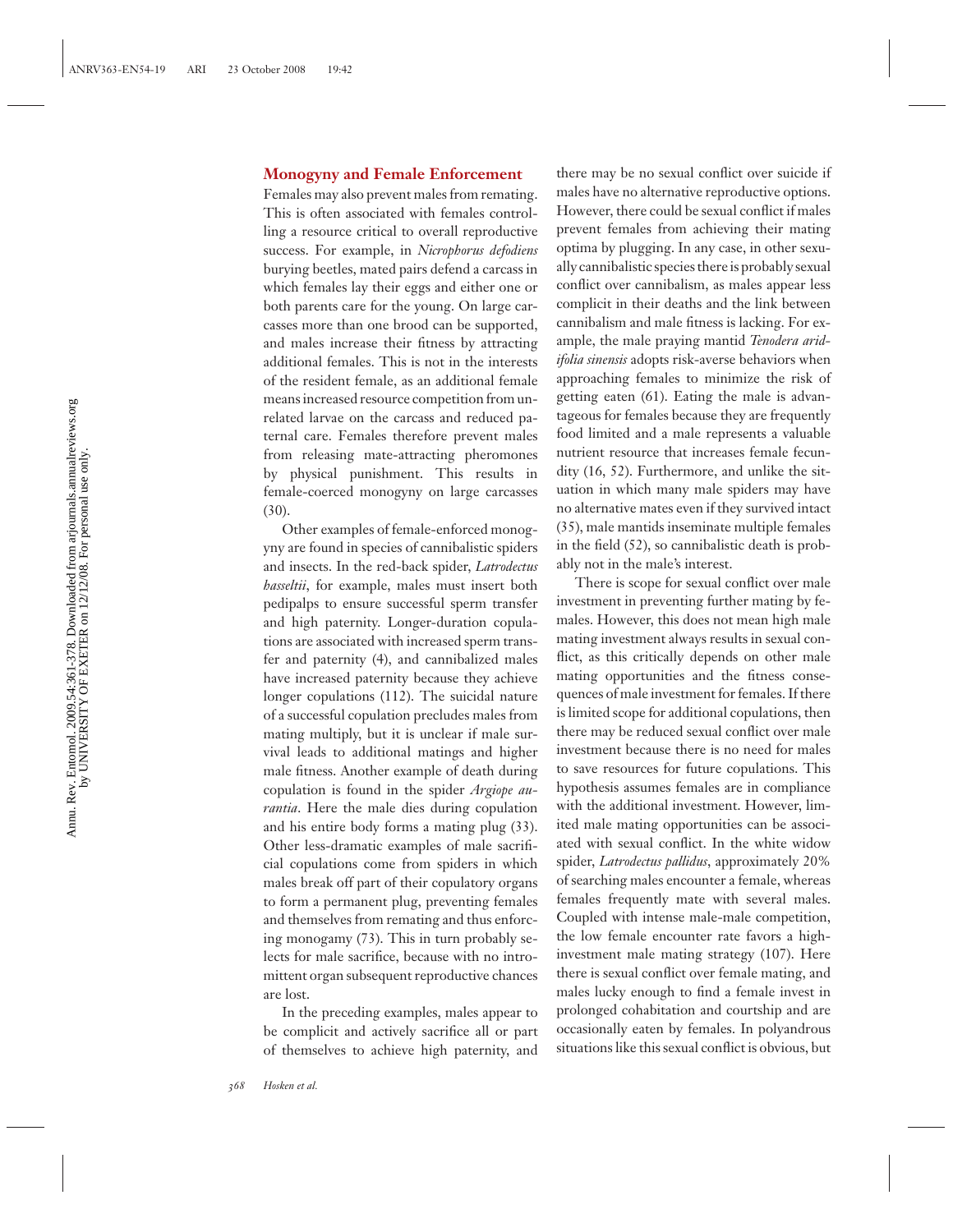as the preceding discussion shows, mating systems in which one or both sexes mate only once can also include substantial conflict.

# **MATING CONFLICT: CONTROL AND CONSEQUENCES?**

Either sex can predominantly control mating patterns. This is exemplified by yellow dung flies, honey bees, and house flies. Whichever sex controls mating rates at the border between single and multiple mating will determine fitness alignment and subsequent selection (**Table 1**). For example, if males benefit from a higher female mating rate, this could select for nuptial gifts to entice more mating (**Table 1**). This could then select for females to mate at an even higher rate to accrue ever-greater benefits and eventually select for such substantial contributions that males now become limited in their ability to mate multiply (**Table 1**). This reflects the findings in *Kawanaphila nartee* (110). Alternatively, if females benefit from monogamy and have more control, this could select for males that remain with any female they encounter and result in single matings for males too (**Table 1**). This second scenario probably represents the conventional view of monogamy (29, 85), but as emphasized here, there are many potential benefits of polyandry (49). Some benefits to females of matings may even approach comparable magnitude to male benefits of multiple mating, especially when sperm depletion or genetic incompatibility is involved.

Females are often thought have more control in the context of preventing unwanted copulations (29, 85), but what about their ability to resist male attempts to enforce monogamy against their interests? This may be more difficult in some instances as males may simply mate-guard, but other male adaptations to prevent female remating may be less effective. Females often seem capable of removing obstructions to their genital tract (honey bees), although this is not always true (butterflies). Some male adaptations may be harder for females to overcome than others, particularly those adaptations that rely on mimicking normal physiological responses of females (seminal fluid proteins) or filling sperm storage organs (apyrene sperm). If females do respond, this may create selection on males for multiple manipulative traits. The examples of apparent manipulation associated with effects of seminal fluid might actually be explained by females shifting costs of producing their own hormonal substances to males, although to demonstrate this unequivocally would be difficult.

Similar arguments also apply to cases in which females may be restricting male mating rates, although this appears to be less common, probably because in many cases there is no reason to expect that females would benefit from preventing males from remating. In most cases, examples of females restricting male remating appear to result as an indirect side effect of female attempts to increase resources and/or parental investment available to their young (e.g., burying beetles and cannibalism).

## **INTERLOCUS CONFLICT THEORY**

The concept of sexual conflict has a long history, and the recent increase in interest is due in part to reviews by Holland and Rice (45, 97). They suggested that many aspects of sexual selection previously attributed to female preference for phenotypically or genetically superior males could instead be explained by male manipulation of females, and that sexual selection has its foundation in females' attempts to minimize naturally selected (direct) costs of reproduction rather than efforts to maximize direct or indirect benefits (45). A similar conceptual framework could be applied to understanding the selection that results in monogamy. As for mate choice, monogamy might be beneficial to female fitness, perhaps by reducing costs of engaging in superfluous copulations. Alternatively, monogamy may result from males manipulating female mating rates, with the cost involved in the manipulation prohibiting further mating by males themselves. Hence, from a female perspective, monogamy might be beneficial or costly.

**Sexual selection:** the advantage certain individuals have over other individuals of the same sex and species in exclusive relation to sex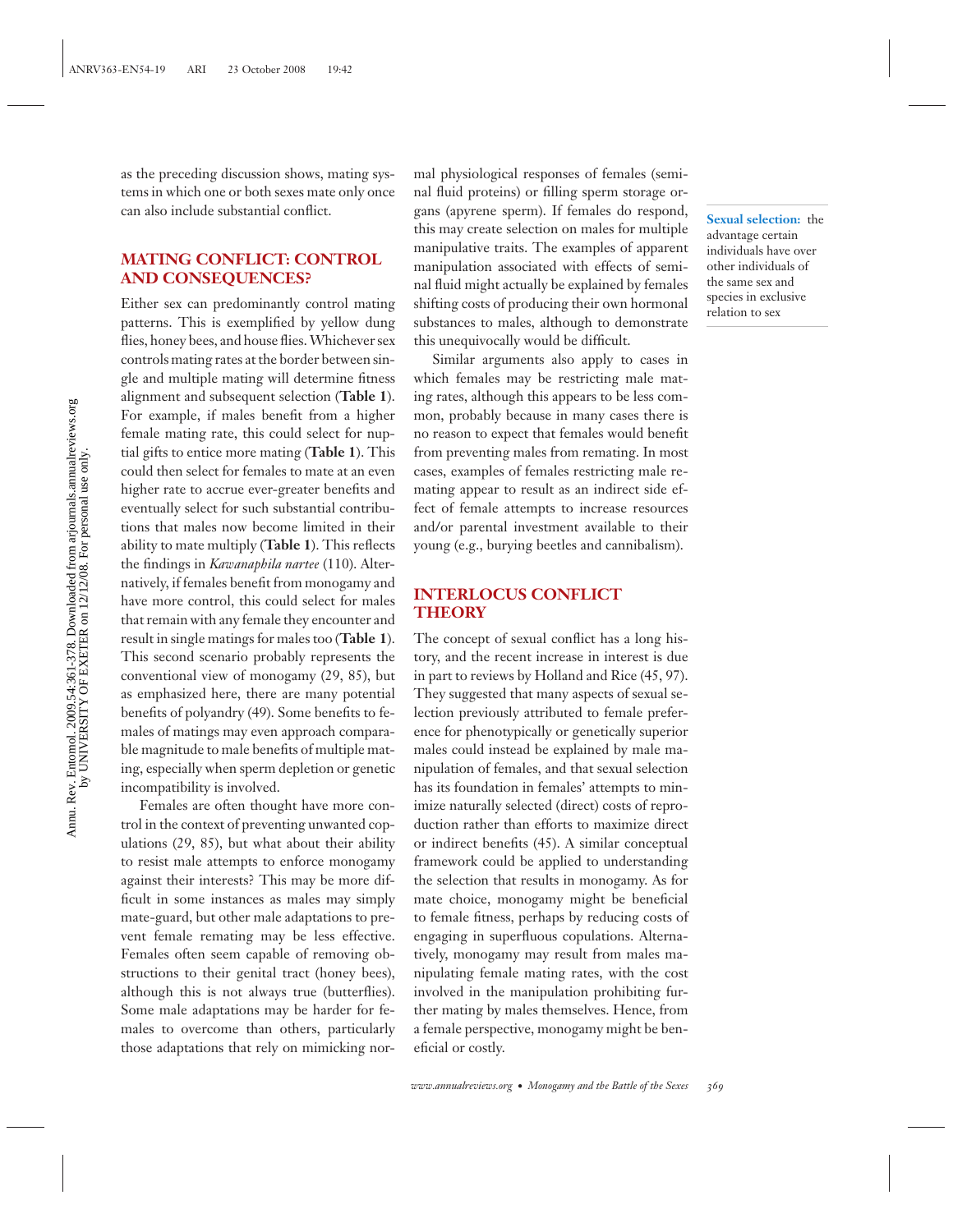Holland and Rice's chase-away hypothesis was controversial from its inception and generated considerable debate (39, 101). Deciding between sexual selection models was difficult prior to the chase-away hypothesis (19), and the addition of another potential explanation for sexual selection did little to improve the situation (11). However, it is conceptually easy to decide if there is likely to be sexual conflict over a trait or some shared activity. What would happen to trait expression in one sex (or the outcome of an interaction) if complete control of expression was given to the other sex? Would the values of the trait change? For example, if females had complete control over male parental investment (if we consider that to be a trait), would males invest more? In many if not most instances the answer to this question would be yes, and as a result there is likely to be sexual conflict over many sexual interactions and traits. The more difficult question to answer is has this generated selection and this in turn evolution? Much argument has occurred over this point, and over how to address this question (7, 9, 25, 89).

Sexual conflict is not selection, and therefore sexual conflicts may not generate sexually antagonistic evolution, or any evolution. Sexual conflict is potential for selection (86) in the same way that variance in reproductive success is potential for selection (122). In the case of monogamy, it is therefore possible that conflicts exist but are unresolvable by further adaptation in one sex or the other. An additional point noted many times in the evolutionary literature (60, 108) but occasionally overlooked in recent sexual conflict literature is that selection is not evolution. However, when sexual conflicts are translated into selection they may generate an evolutionary arms race between the sexes (27). In addition, sexual conflict may generate sexual selection and vice versa, but this is not invariably true for the reasons outlined above and because not all sexual selection results in sexual conflicts; for example, male-male competition does not necessarily generate sexual conflict (86).

A number of theoretical investigations have examined interlocus conflicts using simulations,

game theory, and population and quantitative genetic modeling approaches (6, 37, 43, 66, 78, 102). We discuss only a few of these here. Dawkins (27) introduced one of the earliest models of a general sexual arms race, with female strategies of being coy or fast and male strategies of being faithful or philandering. Coy females need lots of courtship before they mate and they pay a time cost for this, whereas fast females mate with any male they encounter. Faithful males are prepared to court for a long time and help the female with reproduction, whereas philanderers do not persist with courtship, preferring to search for lessdemanding females, and do not help with any offspring rearing. Dawkins argues that when fast females predominate, philanderers are favored, which select for coy females, which in turn select for faithful males, which in turn select for fast females, and so on. Although he suggested the system has an Evolutionarily Stable State (ESS), subsequent work indicates that the cycles described above do occur (106).

Parker (85) used a range of approaches to investigate the invasion condition for dominant and recessive sexually antagonistic alleles, sexual conflict and mate choice, and the evolutionary outcomes of conflicts over mating. He found that the dominance or recessivity of a mutant allele influences the likelihood of conflict remaining at fixation, and that the greater the disparity in gamete replenishment time, the greater the sexual conflict over mating. Parker's findings concerning the evolutionary outcome of sexual conflicts over mating (i.e., who wins) are especially revealing. In these games, there are no indirect effects. Males can either persist or give up, and females can either mate or not mate and are assumed to have mated previously, so they do not necessarily need to mate again. Outcomes depend on the type of game investigated. Using a war-of-attrition approach, in which winning a conflict is determined by the persistence of the interactors, with the most persistent winning—the main conclusion is that either sex can win depending on the starting conditions, on the strength of selection (benefits of winning), and on relative costs of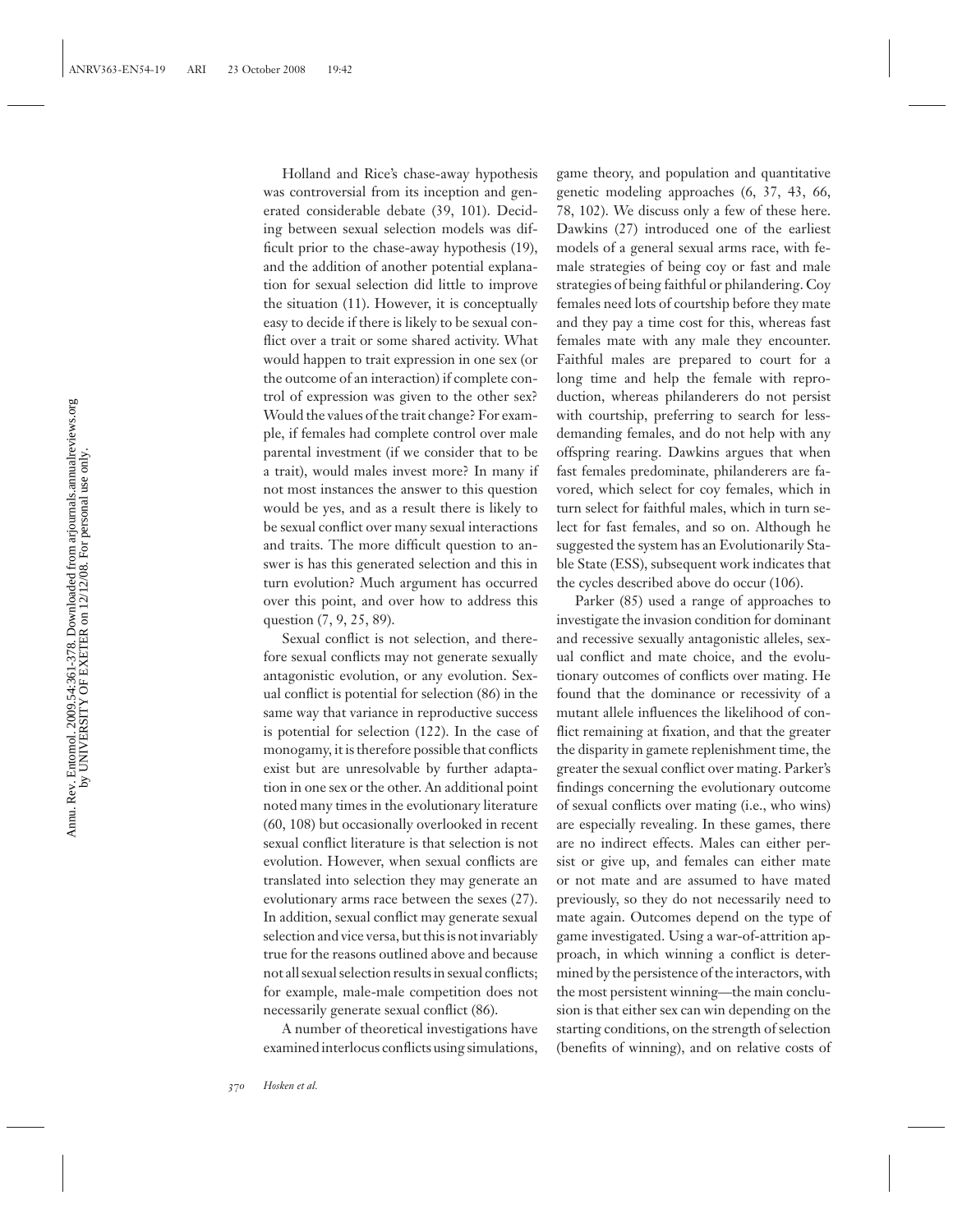escalation. The winner is the sex that spends more than the value of the resource, although as subsequently shown (42), an ESS for this type of game depends on players making mistakes. In this instance, mistakes are over payoff asymmetries. Using an opponent-independent cost approach, in which investment levels and costs are not dependent on what the opponent does but are fixed prior to the encounter (e.g., body size), cycles of coevolution [unresolvable evolutionary chases (lack of an ESS)] are a frequent outcome. This type of game assumes contest costs are trivial and the best strategy depends on what the opponents are doing. A genetic model that investigates conflicts over mating rate—males had a higher rate than females—also frequently generated cycles of coevolution (37), consistent with Parker's opponent-independent cost game (85) and with the verbal model of Holland & Rice (45). As in Holland and Rice's model, the shape of female responses were fixed but could move (i.e., the threshold response could evolve, but not the sensitivity) (**Figure 2**), and no selection for increased fitness of offspring due to genetic quality was included. In addition, and as Parker showed, outcomes depend upon starting conditions with both stable equilibria and cycles reported.

More recent work only serves to reinforce the contingent nature of the end points. In a series of models that explored outcomes of sexual conflict when females could respond in different ways to direct costs imposed by males (costs were independent of male phenotype), the channel of female response greatly altered evolutionary outcomes (102). When females could only alter the threshold response (**Figure 2**), cycles of coevolution were found. However, when females could only alter the sensitivity of their response (**Figure 2**), there were no cycles of coevolution when selection on sensitivity was weaker than selection on the male trait. Females simply became insensitive to manipulation (102). When both sensitivity and thresholds were allowed to evolve, responses depended on which female trait was subjected to weaker selection. This work addresses one of the original critiques of



#### **Figure 2**

Hypothetical preference functions for some male traits showing two thresholds (T.1 and T.2) and three sensitivity curves (1, 2, and 3). Threshold T.1 is smaller than T.2, and the shape of sensitivity curves 1 and 2 are identical, whereas curve 3 is less steep, and once a threshold has been crossed the response of females is greater in curves 1 and 2 than in curve 3. Males that do not make the appropriate threshold cannot stimulate females into mating (and are not acceptable as mates). The original chase-away hypothesis seems to only include changes in threshold (101), and by allowing sensitivity to evolve, chase-away (cycles of antagonistic coevolution) may frequently not occur (102).

the chase-away hypothesis—only threshold responses were considered (101)—and appears to justify the concerns raised.

Female preference functions are critical to evolutionary responses to reproductive conflicts. Specifically, what are preference threshold and sensitivity-independent traits, can they evolve, and what selection acts on them? How the female sensory system operates is critical, a point made in other sexual selection contexts (19, 47, 57, 103). Rowe et al. (102) also suggest that under more natural situations males may carry many manipulative traits, especially if females are quick to quash advantages of any particular trait. This conclusion is supported by verbal theory (45) and by other models (78). Finally, models of direct fitness benefits to females suggest such systems are open to invasion by cheats (i.e., individuals who shift resources from providing the benefit to the revealing trait) (105), which should generate substantial sexual conflict and potential for selection.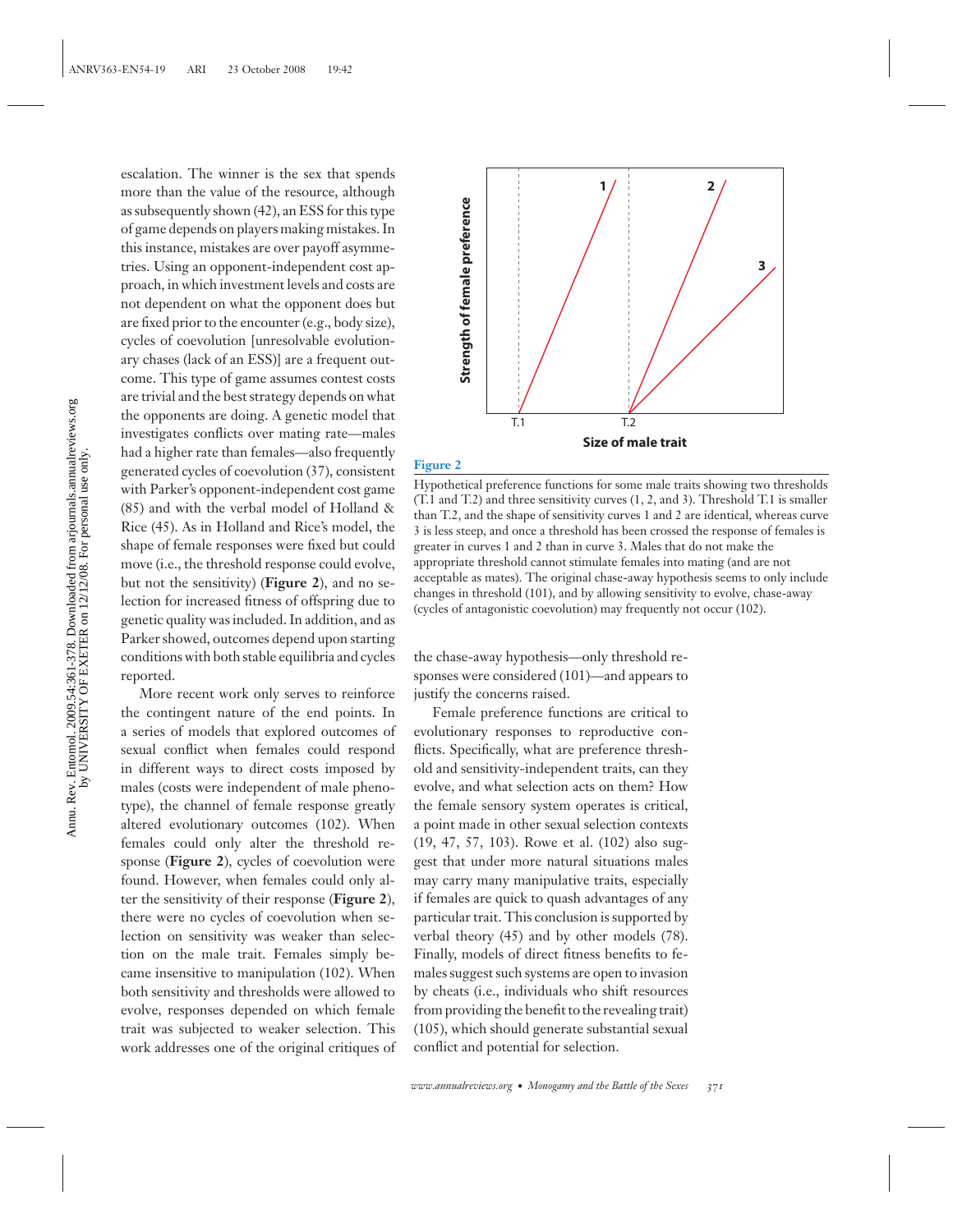An emerging theme from the theory discussed above is that cycles of antagonistic coevolution may not be as frequent as verbal models suggest, and that outcomes are typically contingent on initial conditions. Furthermore, as with sexual selection more generally, female preference functions appear to be a crucial parameter in determining evolutionary outcomes. These models primarily make predictions about the evolutionary equilibria expected under certain conditions. However, it is not clear whether real populations exist at or near equilibrium, and if they do not, then the models also show that initial conditions and all forms of selection (direct and indirect) strongly influence evolutionary trajectories. It might even be fair to say that if more efficient traits can be envisaged, the system is not at equilibrium. Nevertheless, there are many examples of obvious sexual conflicts, especially over mating decisions.

# **SEXUAL SELECTION AND SEXUAL CONFLICT**

Deciding whether monogamy, monandry, or monogyny is in the interests of either sex is difficult, and this problem parallels that of choosing between classical and conflictual models of sexual selection. Classical models assume that females make decisions that are beneficial, or at least generate no net fitness cost. At some level, females have control of mating decisions and are making rational choices, whether in multiple- or single-mating systems. The realization that males can entice, force, or otherwise coerce females into making suboptimal or irrational decisions expands this classical view and suggests that male interests can at times subvert female interests. Because female preference (classical models) and resistance (conflict models) generate sexual selection on males, they have essentially the same outcome, and it is only the nature of selection acting on the female that differs. For example, more-attractive males could reduce female fitness by preventing females from remating, or they could enhance female fitness via genetic benefits to their offspring. However, it is difficult to decide precisely which mode of sexual selection is predominant, and the current level of debate reflects this, although similar discord has occurred in the recent past (3). Nevertheless, equilibrium predictions potentially allow researchers to differentiate between modes of selection (11). If selection is driven by sexual conflict, we expect direct, negative selection to operate on female preference. This does not mean that mating with an attractive male necessarily lowers female fitness, because mating costs can be independent of male phenotype, but direct costs to female preference may accrue because attractive males can entice females to mate too often (119). This distinction is exemplified by recent work with *Drosophila*. For *D. melanogaster*, females suffer a direct fitness cost through mating with preferred males (34, 87, 88), and mating multiply reduces fitness components (21, 22, 131). In contrast, in *D. simulans*, mating once with an attractive male has no effect on direct measures of female fitness (number or rate of offspring produced) (115), and furthermore, multiple mating enhances female lifetime reproductive success, suggesting that direct costs of mating too frequently are also nonexistent (116). In addition, the lack of an association between male attractiveness and female fitness in *D. simulans* does not appear to be the result of female expression of the male attractiveness trait (60), because females do not express courtship behavior. However, although male attractiveness is heritable (114), it is currently unclear exactly which traits female *D. simulans* favor. So with conflict-driven sexual selection there is direct, negative selection on females, and if there is positive direct or indirect selection on female preference, then classical models apply (11). Unfortunately, if male-female coevolution is ongoing, equilibrium conditions may not apply (31), and there is evidence for mismatches between female preferences and male traits (100). An additional problem arises with measuring net selection. This is a general issue that is not easily resolved, especially outside of the laboratory, and concern about this and, more importantly, the utility of measuring selection more generally, prompted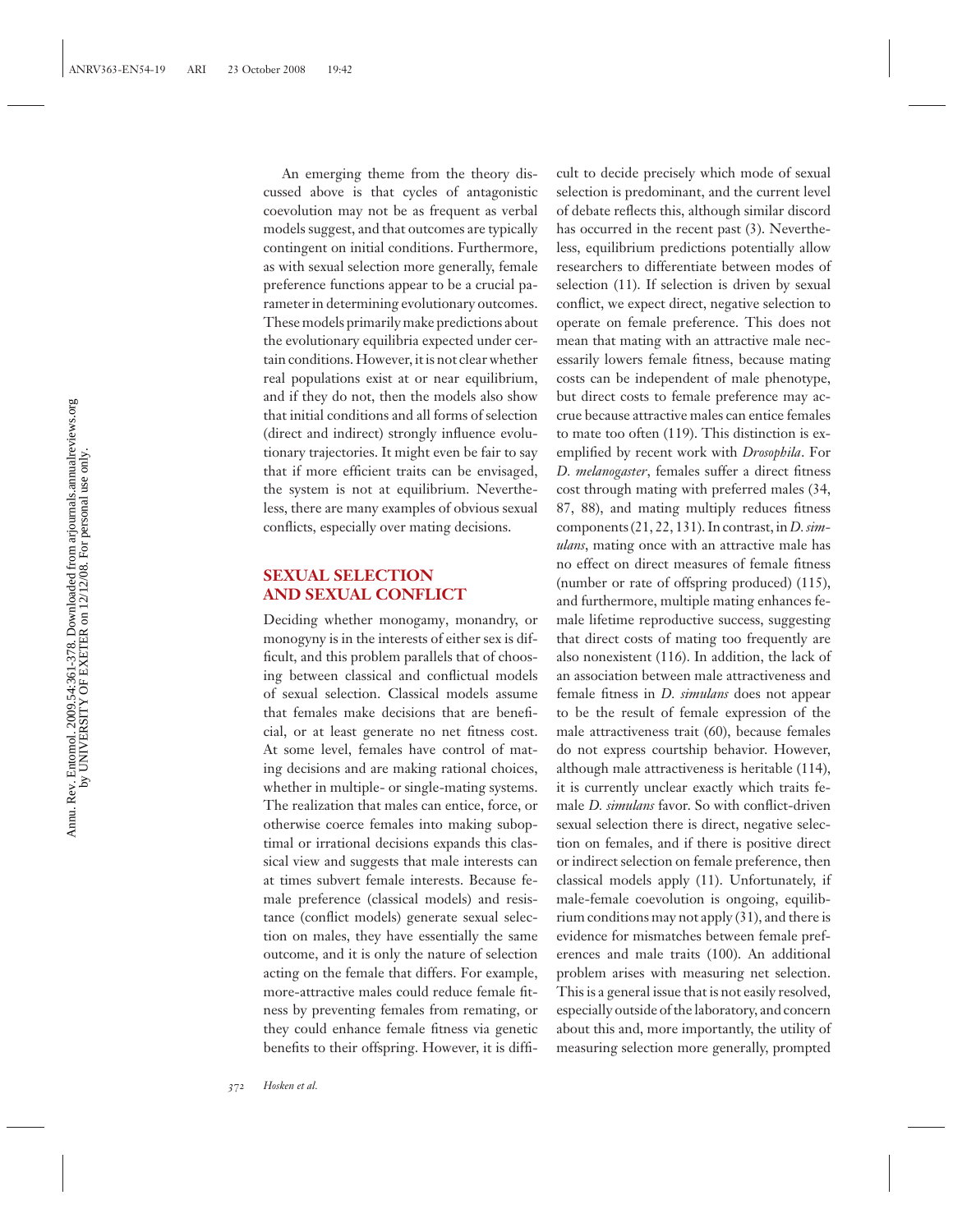Grafen to ask why we should bother to measure selection at all (40; for a response see Reference 108). We are not so pessimistic but suggest that perhaps the best we can do is attempt to document the current female fitness consequences of mating preferences and establish if attractive males do entice females to mate suboptimally. Or, in the case of monogamy, would mating more frequently be beneficial to females? At least then we could determine which selection probably operated on female preference and mating patterns in the recent past and what it is likely to be in the near future (122), regardless of how dynamic the system is.

#### **SUMMARY POINTS**

- 1. Sexual conflict is inevitable, and examples of insects that have evolved in response to selection driven by conflict are numerous. However, conflict may not always result in cycles of antagonistic coevolution.
- 2. Conflicts between the sexes are likely to be common under monogamy and include examples in which males impose monogamy on females and vice versa.
- 3. Documenting current selection on the traits of interest provides insights into selection that probably operated in the recent past and could allow us to infer the likely mechanisms involved—classical or antagonistic—or at least their relative importance.

#### **DISCLOSURE STATEMENT**

The authors are not aware of any biases that might be perceived as affecting the objectivity of this review.

#### **ACKNOWLEDGMENTS**

We would like to thank colleagues, too numerous to name, for the discussion of these matters. We thank Bill Eberhard, Kate Lessells, and Geoff Parker, who one way or another especially illuminated important issues that arise when sexual conflict generates sexual selection.

#### **LITERATURE CITED**

- 1. Allen GA, Simmons LW. 1996. Coercive mating, fluctuating asymmetry, and male mating success in the dung fly *Sepsis cynipsea*. *Anim. Behav.* 52:737–41
- 2. Andersson J, Borg-Karlson A-K, Wiklund C. 2000. Sexual cooperation and conflict in butterflies: A male-transferred antiaphrodisiac reduces harassment of recently mated females. *Proc. R. Soc. London Sci. Ser. B* 267:1271–75
- 3. Andersson MB, Bradbury JW. 1987. Introduction. See Ref. 19, pp. 1–8
- 4. Andrade MCB. 1996. Sexual selection for male sacrifice in redback spiders. *Science* 271:70–72
- 5. Andres JA, Arnqvist G. 2001. Genetic divergence of the seminal signal-receptor system in houseflies: ´ the footprint of sexually antagonistic coevolution. *Proc. R. Soc. London Sci. Ser. B* 268:399–405
- 6. Andrés JA, Morrow EH. 2003. The origin of interlocus conflicts: Is sex linkage important? *J. Evol. Biol.* 16:219–23
- 7. Arnqvist G. 2004. Sexual conflict and sexual selection: lost in the chase. *Evolution* 58:1383–88
- 8. Arnqvist G, Nilsson T. 2000. The evolution of polyandry: multiple mating and female fitness in insects. *Anim. Behav.* 60:145–64
- 9. Arnqvist G, Rowe L. 1995. Sexual conflict and arms races between the sexes: a morphological adaptation for control of mating in a female insect. *Proc. R. Soc. London Sci. Ser. B* 261:123–27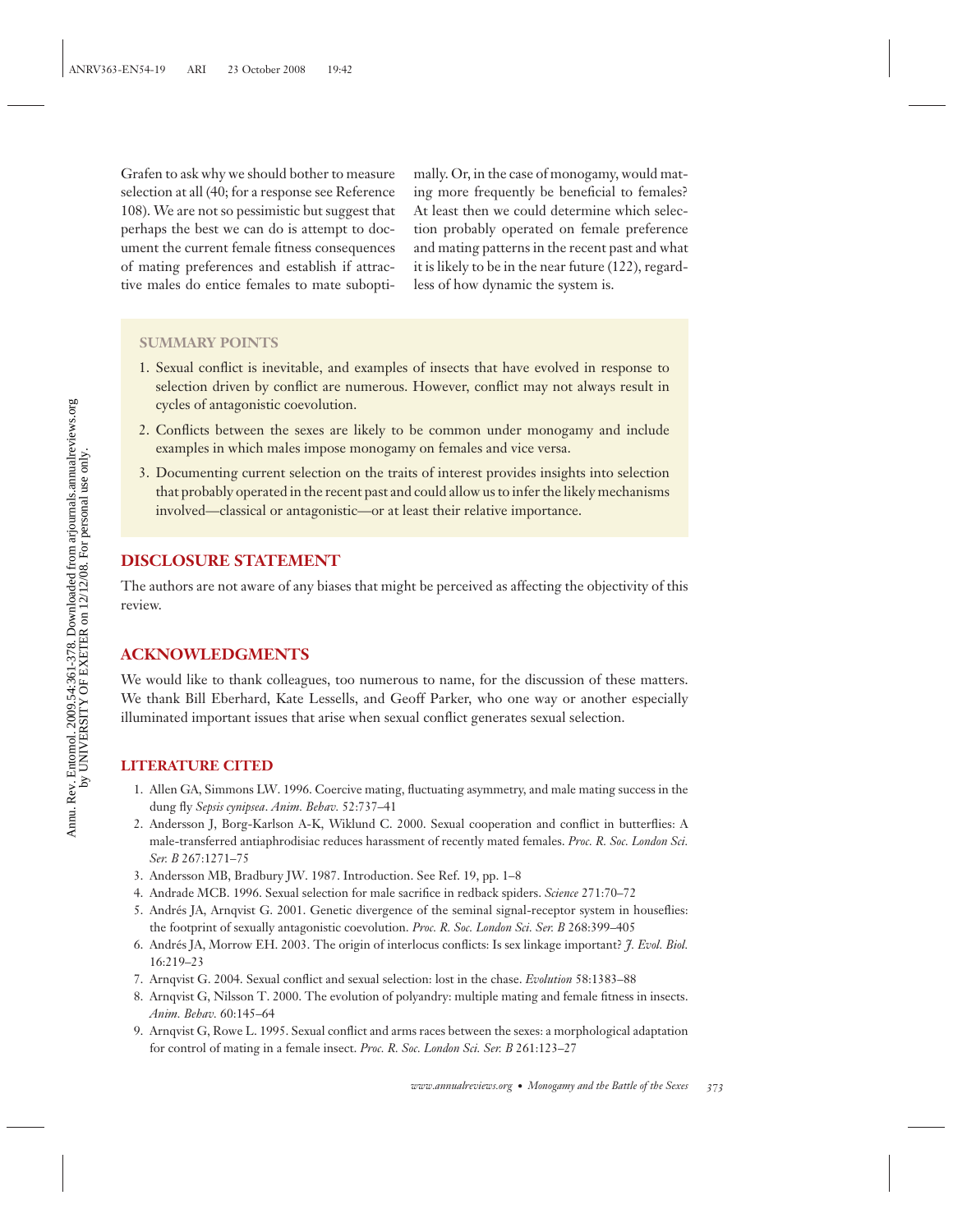- 10. Arnqvist G, Rowe L. 2002. Correlated evolution of male and female morphology in water striders. *Evolution* 56:936–47
- 11. Arnqvist G, Rowe L. 2005. *Sexual Conflict*. Princeton, NJ: Princeton Univ. Press
- 12. Baer B, Boomsma JJ. 2004. Male reproductive investment and queen mating frequency in fungus growing ants. *Behav. Ecol.* 15:426–32
- 13. Baer B, Morgan ED, Schmid-Hempel P. 2001. A nonspecific fatty acid within the bumblebee mating plug prevents females from remating. *Proc. Natl. Acad. Sci. USA* 98:3926–28
- 14. Baer B, Schmid-Hempel P. 1999. Experimental variation in polyandry affects parasite load and fitness in a bumble-bee. *Nature* 397:151–54
- 15. Deleted in proof
- 16. Barry KL, Holwell GI, Herberstein ME. 2008. Female praying mantids use sexual cannibalism as a foraging strategy to increase fecundity. *Behav. Ecol.* 19:710–15
- 17. Blanckenhorn WU, Hosken DJ, Martin OY, Reim C, Teuschl Y, Ward PI. 2002. The costs of mating in the dung fly *Sepsis cynipsea*. I. Costs of copulation. *Behav. Ecol.* 13:353–58
- 18. Boomsma JJ, Baer B, Heinze J. 2005. The evolution of male traits in social insects. *Annu. Rev. Entomol.* 50:395–420
- 19. Bradbury JW, Anderson M, eds. 1987. *Sexual Selection: Testing the Alternatives*. New York: Wiley
- 20. Cameron E, Day T, Rowe L. 2003. Sexual conflict and indirect benefits. *J. Evol. Biol.* 16:1055–60
- 21. Chapman T, Liddle LF, Kalb JM, Wolfner MF, Partridge L. 1995. Cost of mating in *Drosophila melanogaster* females is mediated by male accessory gland proteins. *Nature* 373:241–44
- 22. Civetta A, Clark AG. 2000. Correlated effects of sperm competition and postmating female mortality. *Proc. Natl. Acad. Sci. USA* 97:13162–65
- 23. Deleted in proof
- 24. Cook P, Wedell N. 1999. Non-fertile sperm delay female remating. *Nature* 397:486
- 25. Cordero C, Eberhard WG. 2003. Female choice of sexually antagonistic male adaptations: a critical review of some current research. *J. Evol. Biol.* 16:1–6
- 26. Craig GB. 1967. Mosquitoes: female monogamy induced by male accessory gland substances. *Science* 156:1499–501
- 27. Dawkins R. 1976. *The Selfish Gene*. Oxford: Oxford Univ. Press
- 28. Dottorini T, Nicolaides L, Ranson H, Rogers DW, Crisanti A, Catteruccia F. 2007. A genome-wide analysis in *Anopheles gambiae* mosquitoes reveals 46 male accessory gland genes, possible modulators of female behavior. *Proc. Natl. Acad. Sci. USA* 104:16215–20
- 29. Eberhard WG. 1996. *Female Control: Sexual Selection by Cryptic Female Choice*. Princeton, NJ: Princeton Univ. Press
- 30. Eggert A-K, Sakaluk SK. 1995. Female-coerced monogamy in burying beetles. *Behav. Ecol. Sociobiol.* 37:147–53
- 31. Enquist M, Arak A, Ghirlanda S, Wachtmeister C-A. 2002. Spectacular phenomena and limits to rationality in genetic and cultural evolution. *Philos. Trans. R. Soc. London Ser. B* 357:1585–94
- 32. Fan YL, Rafaeli A, Moshitzky P, Kubli E, Choffat Y, Applebaum SW. 2000. Common functional elements of *Drosophila melanogaster* seminal peptides involved in reproduction of *Drosophila melanogaster* and *Helicoverpa armigera* females. *Insect Biochem. Mol. Biol*. 30:805–12
- 33. Foellmer MW, Fairbairn DJ. 2003. Spontaneous male death during copulation in an orb-weaving spider. *Proc. R. Soc. London Sci. Ser. B* 270:S183–85
- 34. Friberg U, Arnqvist G. 2003. Fitness effects of female mate choice: preferred males are detrimental for *Drosophila melanogaster* females. *J. Evol. Biol.* 16:797–811
- 35. Fromhage L, Elgar MA, Schneider JM. 2005. Faithful without care: the evolution of monogyny. *Evolution* 59:1400–5
- 36. Fromhage L, Schneider JM. 2006. Emasculation to plug up females: the significance of pedipalp damage in *Nephila fenestrata*. *Behav. Ecol*. 17:353–57
- 37. Gavrilets S, Arnqvist G, Friberg U. 2001. The evolution of female mate choice by sexual conflict. *Proc. Natl. Acad. Sci. USA* 268:531–39
- 38. Gavrilets S, Hayashi TI. 2005. Speciation and sexual conflict. *Evol. Ecol.* 19:167–98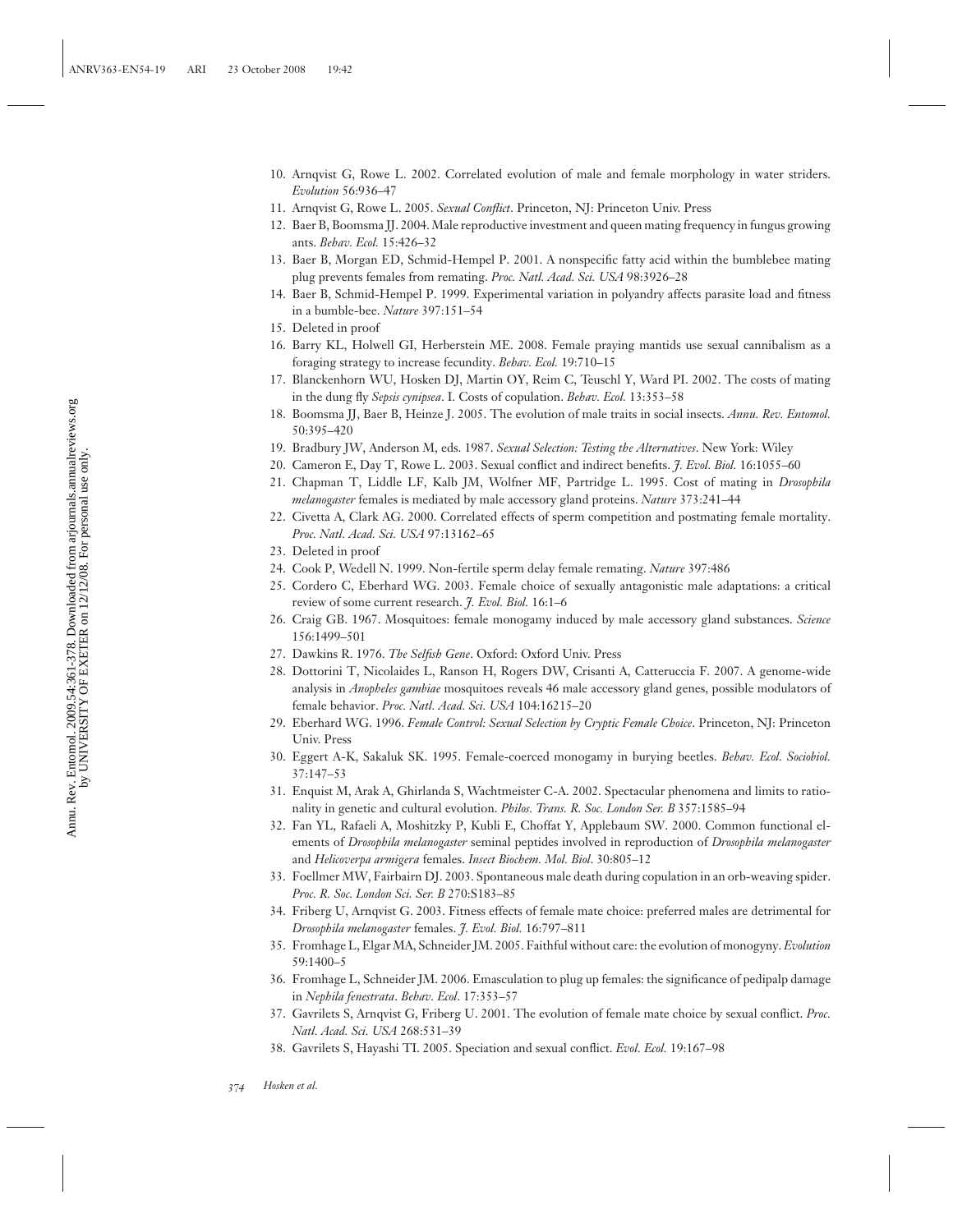- 39. Getty T. 1999. Chase-away sexual selection as noisy reliable signalling. *Evolution* 53:299–302
- 40. Grafen A. 1987. Measuring sexual selection: Why bother? See Ref. 19, pp. 221–33
- 41. Gwynne DT, Simmons LW. 1990. Experimental reversal of courtship roles in an insect. *Nature* 346:172– 74
- 42. Hammerstein P, Parker GA. 1982. The asymmetric war of attrition. *J. Theor. Biol.* 96:647–82
- 43. Härdling R, Kaitala A. 2004. The evolution of repeated mating under sexual conflict. *7. Evol. Biol.* 18:106–15
- 44. Harris WE, Moore AJ, Moore PJ. 2007. Variation in sperm size within and between ejaculates in a cockroach. *Funct. Ecol.* 21:598–602
- **45. Holland B, Rice WR. 1998. Chase-away sexual selection: antagonistic seduction versus resistance.** *Evolution* **52:1–7**
- 46. Holland B, Rice WR. 1999. Experimental removal of sexual selection reverses intersexual antagonistic coevolution and removes a reproductive load. *Proc. Natl. Acad. Sci. USA* 96:5083–88
- 47. Hosken DJ. 2001. Size and asymmetry in sexually selected traits. *Anim. Behav.* 62:603–5
- 48. Hosken DJ, Martin OY, Born J, Huber F. 2003. Sexual conflict in *Sepsis cynipsea*: female reluctance, fertility and mate choice. *J. Evol. Biol.* 16:485–90
- 49. Hosken DJ, Stockley P. 2003. Benefits of polyandry: a life history perspective. *Evol. Biol.* 33:173–94
- 50. Hosken DJ, Tregenza T. 2005. Evolution: Do bad husbands make good fathers? *Curr. Biol.* 15:R836–38
- 51. Hosken DJ, Uhía E, Ward PI. 2002. The function of female accessory reproductive gland secretion and a cost to polyandry in the yellow dung fly. *Physiol. Entomol.* 27:87–91
- 52. Hurd LE, Eisenberg RM, Fagan WF, Tilmon KJ, Snyder WE, et al. 1994. Cannibalism reverses malebiased sex ratio in adult mantids: female strategy against food limitation? *Oikos* 69:193–98
- 53. Deleted in proof
- 54. Jones TM. 2001. A potential cost of monandry in the lekking sandfly *Lutzomyia longipalpis*. *J. Insect Behav.* 14:385–99
- 55. Kamimura Y. 2003. Effects of broken male intromittent organs on the sperm storage capacity of female earwigs, *Euborellia plebeja*. *J. Ethol.* 21:29–35
- 56. Kamimura Y, Matsuo Y. 2001. A "spare" compensates for the risk of destruction of the elongated penis of earwigs (Insecta: Dermaptera). *Naturwissenschaften* 88:468–47
- 57. Kirkpatrick M. 1987. The evolutionary forces acting on female mating preferences in polygynous animals. See Ref. 19, pp. 67–82
- 58. Kirkpatrick M, Barton N. 1997. The strength of indirect selection on female mating preferences. *Proc. Natl. Acad. Sci. USA* 94:1282–86
- 59. Kubli E. 1996. The *Drosophila* sex-peptide: a peptide pheromone involved in reproduction. *Adv. Dev. Biochem.* 4:99–128
- **60. Lande R. 1987. Genetic correlations between the sexes in the evolution of sexual dimorphism and mating preferences. See Ref. 19, pp. 83–94**
- 61. Lelito JP, Brown WD. 2006. Complicity or conflict over sexual cannibalism? Male risk taking in the praying mantis *Tenodera aridifolia sinensis*. *Am. Nat.* 168:263–69
- 62. Leopold RA, Terranova AC, Swilley EM. 1971. Mating refusal in *Musca domestica*: effects of repeated mating and decerebration upon frequency and duration of copulation. *J. Exp. Biol.* 176:353–60
- 63. Leopold RA, Terranova AC, Thorson BJ, Degrugillier ME. 1971. The biosynthesis of male housefly secretion and its fate in the mated female. *J. Insect Phyisol.* 17:987–1003
- 64. Lessells CM. 1991. The evolution of life histories. In *Behavioral Ecology*, ed. JR Krebs, NB Davies, pp. 32–68. Oxford: Blackwell. 3rd ed.
- 65. Lessells CM. 1999. Sexual conflict in animals. In *Levels of Selection in Evolution*, ed. L Keller, pp. 75–99. Princeton, NJ: Princeton Univ. Press
- 66. Lessells CM. 2006. The evolutionary outcome of sexual conflict. *Philos. Trans. R. Soc. London Ser. B* 361:301–18
- 67. Lessells CM, Snook RR, Hosken DJ. 2008. The evolutionary origin and maintenance of sperm: selection for a small, motile gamete mating type. In *Sperm Biology: An Evolutionary Perspective*, ed. TR Birkhead, DJ Hosken, S Pitnick. London: Academic. In press

**45. Thought-provoking review that sparked some of the current interest in sexual conflict.**

**60. A thorough discourse of matepreference and sexual trait evolution and of the effects of intersexual genetic correlations and how this can lead to maladaptive evolution.**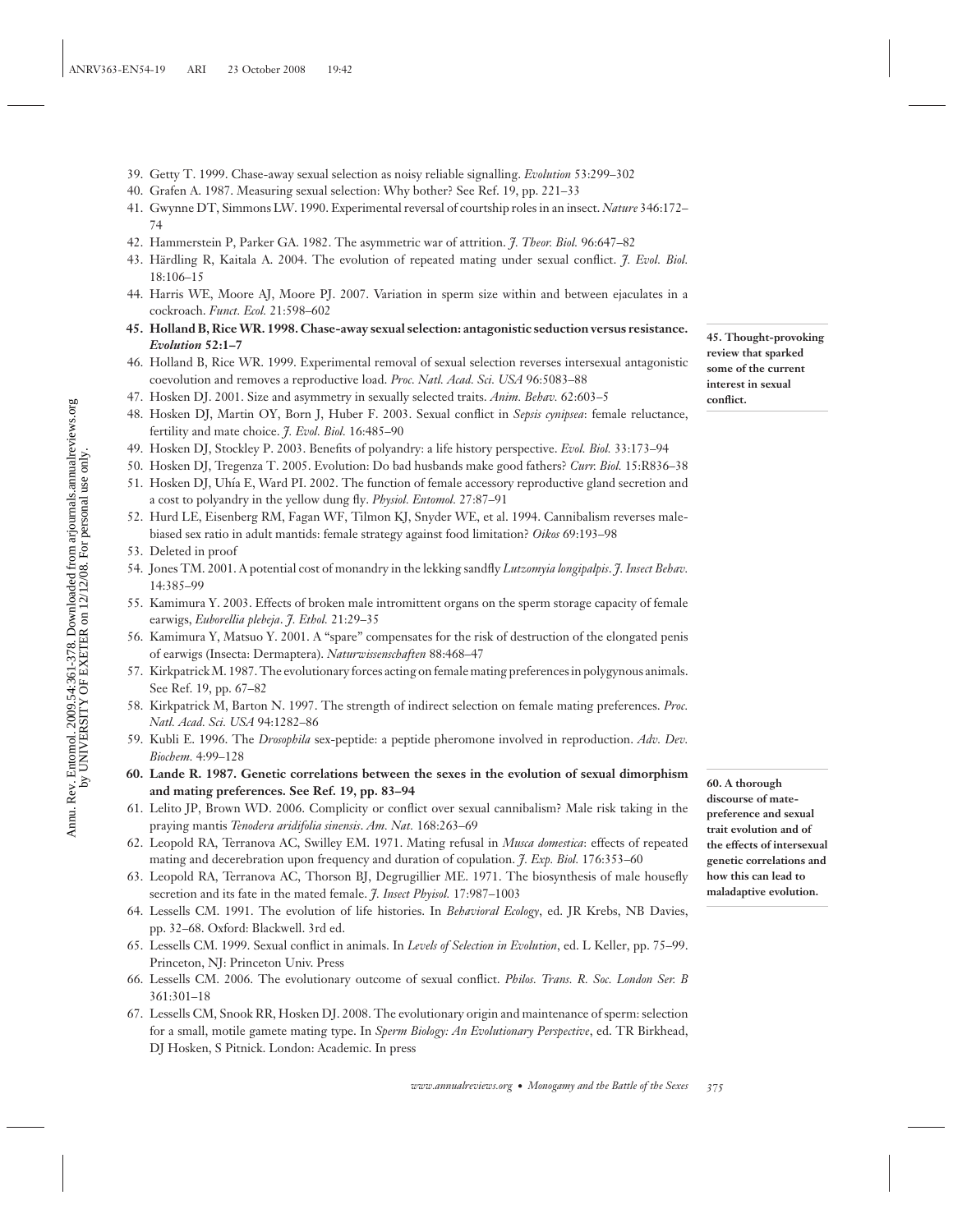- 68. Leugger R. 2005. *Sexual conflict in the housefly (*Musca domestica). PhD thesis. Univ. Zurich ¨
- 69. Martin OY, Hosken DJ. 2003. Costs and benefits of evolving under experimentally enforced polyandry or monogamy. *Evolution* 57:2765–72
- 70. Martin OY, Hosken DJ, Ward PI. 2004. Postcopulatory sexual selection decreases female fitness in *Scathophaga stercoraria*. *Proc. R. Soc. London Sci. Ser. B* 271:353–59
- 71. Matsumoto K, Suzuki N. 1992. Effectiveness of the mating plug in *Atrophaneura alcinous* (Lepidoptera: Papilionidae). *Behav. Ecol. Sociobiol.* 30:157–63
- 72. Mikheyev AS. 2004. Male accessory gland size and the evolutionary transition from single to multiple mating in the fungus-gardening ants. *J. Insect Sci.* 4(37)
- 73. Miller JA. 2007. Repeated evolution of male sacrifice behavior in spiders correlated with genital mutilation. *Evolution* 61:1301–15
- 74. Møller AP, Alatalo RV. 1999. Good genes effects in sexual selection. *Proc. R. Soc. London Sci. Ser. B* 266:85–91
- 75. Monnin T, Peeters C. 1998. Monogyny and regulation of worker mating in the queenless ant *Dinoponera quadriceps*. *Anim. Behav.* 55:299–306
- 76. Montrose VT, Harris WE, Moore PJ. 2004. Sexual conflict and cooperation under naturally occurring male enforced monogamy. *J. Evol. Biol.* 17:443–52
- 77. Moore AJ, Gowaty PA, Wallin W, Moore PJ. 2001. Fitness costs of sexual conflict and the evolution of female mate choice and male dominance. *Proc. R. Soc. London Sci. Ser. B* 268:517–23
- 78. Moore AJ, Pizzari T. 2005. Quantitative genetic models of sexual conflict based on interacting phenotypes. *Am. Nat.* 165:S88–97
- 79. Moore PJ, Harris WE, Montrose VT, Levin D, Moore AJ. 2004. Constraints on evolution and postcopulatory sexual selection: trade-offs among ejaculate characteristics. *Evolution* 58:1773–80
- 80. Morrow EH, Arnqvist G. 2003. Costly traumatic insemination and a female counteradaptation in bed bugs. *Proc. R. Soc. London Sci. Ser. B* 270:2377–81
- 81. Orr AG. 1995. The evolution of sphragis in the Papilionidae and other butterflies. In *Swallowtail Butterflies: Their Ecology and Evolutionary Biology*, ed. JM Scriber, Y Tsubaki, RC Lederhauser, pp. 155–64. Gainesville, FL: Scientific Publ.
- 82. Orr AG, Rutowkis RL. 1991. The function of the sphragis in *Cressida cressida* (Fab) (Lepidoptera, Papilionidae): a visual deterrent to copulation attempts. *J. Nat. Hist.* 25:703–10
- 83. Parker GA. 1970. Sperm competition and its evolutionary effect on copula duration in the fly *Scatophaga stercoraria*. *J. Insect Physiol.* 16:1301–28
- 84. Parker GA. 1972. Reproductive behaviour of *Sepsis cynipsea* (L.) (Diptera: Sepsidae). I. A preliminary analysis of the reproductive strategy and its associated behaviour patterns. *Behaviour* 41:172–206
- 85. Parker GA. 1979. Sexual selection and sexual conflict. In *Sexual Selection and Reproductive Competition in Insects*, ed. MS Blum, NA Blum, pp. 123–66. London: Academic
- 86. Parker GA. 2006. Sexual conflict over mating and fertilization: an overview. *Philos. Trans. R. Soc. London Ser. B* 361:235–59
- 87. Pitnick S. 1991. Male size influences mate fecundity and remating interval in *Drosophila melanogaster*. *Anim. Behav.* 41:735–45
- 88. Pitnick S, Garcia-Gonzales F. 2002. Harm to females increases with male body size in *Drosophila melanogaster*. *Proc. R. Soc. London Sci. Ser. B* 269:1821–28
- 89. Pizzari T, Snook RR. 2003. Sexual conflict and sexual selection: chasing away paradigm shifts. *Evolution* 57:1223–36
- 90. Preston BT, Stevenson IR, Pemberton JM, Wilson K. 2001. Dominant rams lose out by sperm depletion. *Nature* 409:681–82
- 91. Deleted in proof
- 92. Queller DC. 1994. Male-female conflict and parent-offspring conflcit. *Am. Nat.* 144:S84–S89
- 93. Deleted in proof
- 94. Rice WR. 1984. Sex chromosomes and the evolution of sexual dimorphism. *Evolution* 38:735–42
- 95. Rice WR. 1996. Sexually antagonistic male adaptation triggered by experimental arrest of female evolution. *Nature* 381:232–34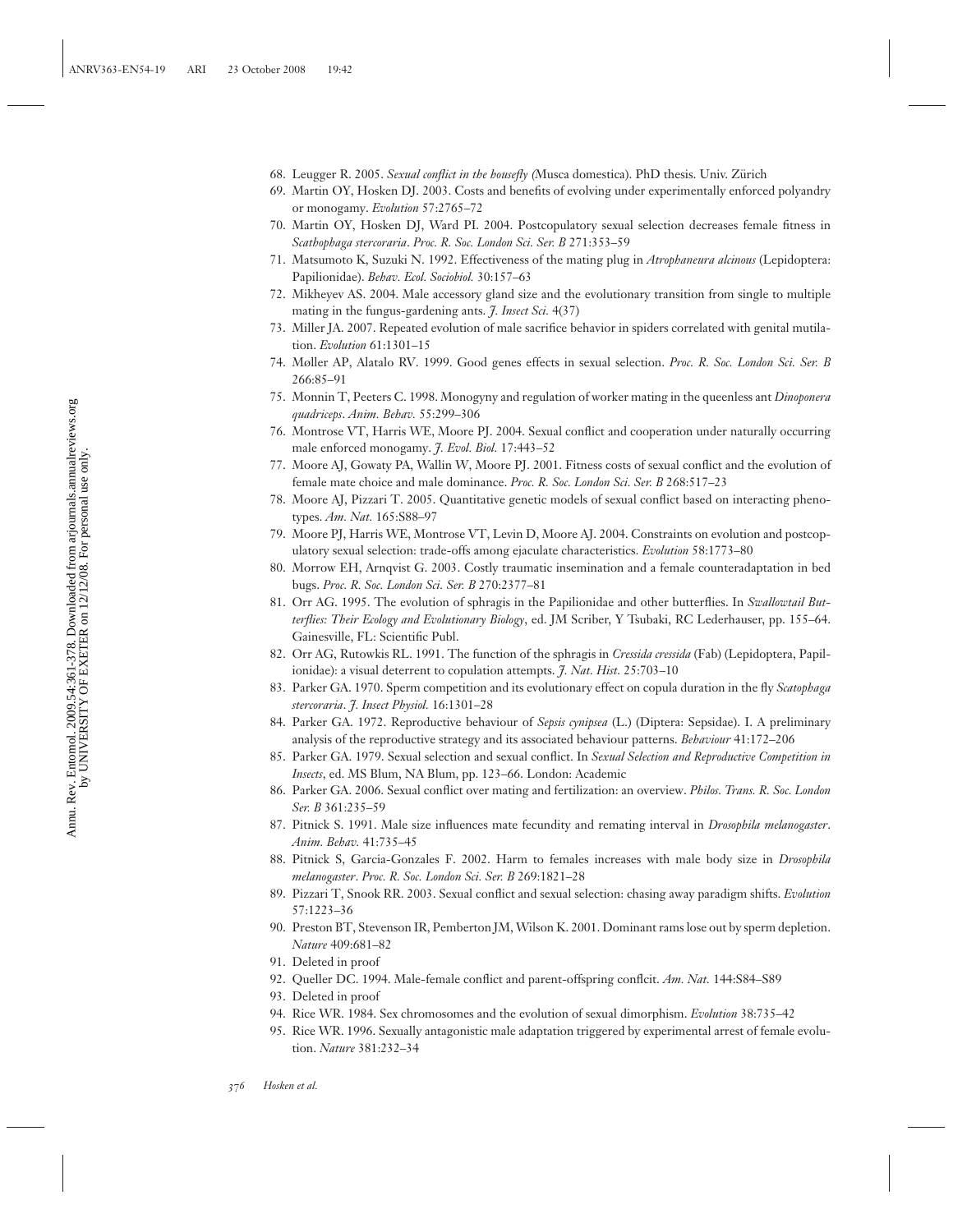- 96. Rice WR. 2000. Dangerous liaisons. *Proc. Natl. Acad. Sci. USA* 97:12953–55
- 97. Rice WR, Holland B. 1997. The enemies within: intergenomic conflict, interlocus contest evolution (ICE), and the intraspecific red queen. *Behav. Ecol. Sociobiol.* 41:1–10
- 98. Riemann JG, Moen DJ, Thorson BJ. 1967. Female monogamy and its control in houseflies. *J. Insect Physiol.* 13:407–18
- 99. Riemann JG, Thorson BJ. 1969. Effects of male accessory material on oviposition and mating by female house flies. *Ann. Entomol. Soc. Am.* 62:828–34
- 100. Ritchie MG. 2000. The inheritance of female preference functions in a mate recognition system. *Proc. R. Soc. London Sci. Ser. B* 267:327–32
- 101. Rosenthal GG, Servedio MR. 1999. Chase-away sexual selection: resistance to resistance. *Evolution* 53:296–99
- **102. Rowe L, Cameron E, Day T. 2005. Escalation, retreat, and female indifference as alternative outcomes of sexually antaganistic coevolution.** *Am. Nat.* **165:S5–S18**
- 103. Ryan MJ. 1990. Sexual selection, sensory systems and sensory exploitation. *Oxf. Surv. Evol. Biol.* 7:157–95
- 104. Deleted in proof
- 105. Schluter D, Price TR. 1993. Honesty, perception and population divergence in sexually selected traits. *Proc. R. Soc. London Sci. Ser. B* 253:117–22
- 106. Schuster P, Sigmund K. 1981. Coyness, philandering and stable strategies. *Anim. Behav.* 29:186–92
- 107. Segoli M, Harari RA, Lubin Y. 2006. Limited mating opportunities and male monogamy: a field study of white widow spiders (*Latrodectus pallidus*, Theridiidae). *Anim. Behav.* 76:635–42
- 108. Shuster SM, Wade M. 2003. *Mating Systems and Strategies*. Princeton, NJ: Princeton Univ. Press
- 109. Simmons LW. 2001. *Sperm Competition and Its Evolutionary Consequences in the Insects*. Princeton, NJ: Princeton Univ. Press
- **110. Simmons LW, Bailey WJ. 1990. Resource influenced sex roles of zaprochiline tettigoniids (Orthoptera: Tettigonidae).** *Evolution* **44:1853–68**
- 111. Siva-Jothy MS. 2006. Trauma, disease and collateral damage: conflict in cimicids. *Philos. Trans. R. Soc. London Ser. B* 361:269–76
- 112. Snow LSE, Andrade MCB. 2004. Pattern of sperm transfer in redback spiders: implications for sperm competition and male sacrifice. *Behav. Ecol.* 15:785–92
- 113. Stutt AD, Siva-Jothy MT. 2001. Traumatic insemination and sexual conflict in the bed bug *Cimex lectularius*. *Proc. Natl. Acad. Sci. USA* 98:5683–87
- 114. Taylor M, Wedell N, Hosken DJ. 2007. The heritability of attractiveness. *Curr. Biol.* 17:R959–60
- 115. Taylor M, Wedell N, Hosken DJ. 2008. Sexual selection and female fitness in *Drosophila simulans*. *Behav. Ecol. Sociobiol.* 62:721–28
- 116. Taylor M, Wigmore C, Hodgson DJ, Wedell N, Hosken DJ. 2008. Multiple mating increases female fitness in *Drosophila simulans*. *Anim. Behav.* 76:963–70
- 117. Teuschl Y, Hosken DJ, Blanckenhorn WU. 2007. Is reduced female survival after mating a by-product of male-male competition in the dung fly *Sepsis cynipsea*? *BMC Evol. Biol.* 7:194
- 118. Thornhill R, Alcock J. 1983. *The Evolution of Insect Mating Systems*. New York: Harvard Univ. Press
- 119. Tregenza T, Butlin RK, Wedell N. 2000. Evolutionary biology: sexual conflict and speciation. *Nature* 407:149–50
- 120. Tregenza T, Wedell N, Hosken DJ, Ward PI. 2003. Maternal effects on offspring depend on female mating pattern and offspring environment in yellow dung flies. *Evolution* 57:297–304
- 121. Deleted in proof
- 122. Wade MJ. 1987. Measuring sexual selection. See Ref. 19, pp. 197–208
- 123. Ward PI. 1983. The effects of size on the mating behaviour of the dung fly *Sepsis cynipsea*. *Behav. Ecol. Sociobiol.* 13:75–80
- 124. Ward PI, Hemmi J, Röösli T. 1992. Sexual conflict in the dung fly Sepsis cynipsea. Funct. Ecol. 6:649-53
- 125. Wedell N. 2001. Female remating in butterflies: interaction between female genotype and nonfertile sperm. *J. Evol. Biol.* 14:746–54
- 126. Wedell N. 2005. Female receptivity in butterflies and moths. *J. Exp. Biol.* 208:3433–40
- 127. Wedell N, Gage MJG, Parker GA. 2002. Sperm competition, male prudence and sperm limited females. *Trends Ecol. Evol.* 17:313–20

**102. A clear demonstration of the difference between female preference thresholds and sensitivities and the importance of this.**

**110. An empirical demonstration of how environmental conditions can determine sex roles and how this alters conflict over mating.**